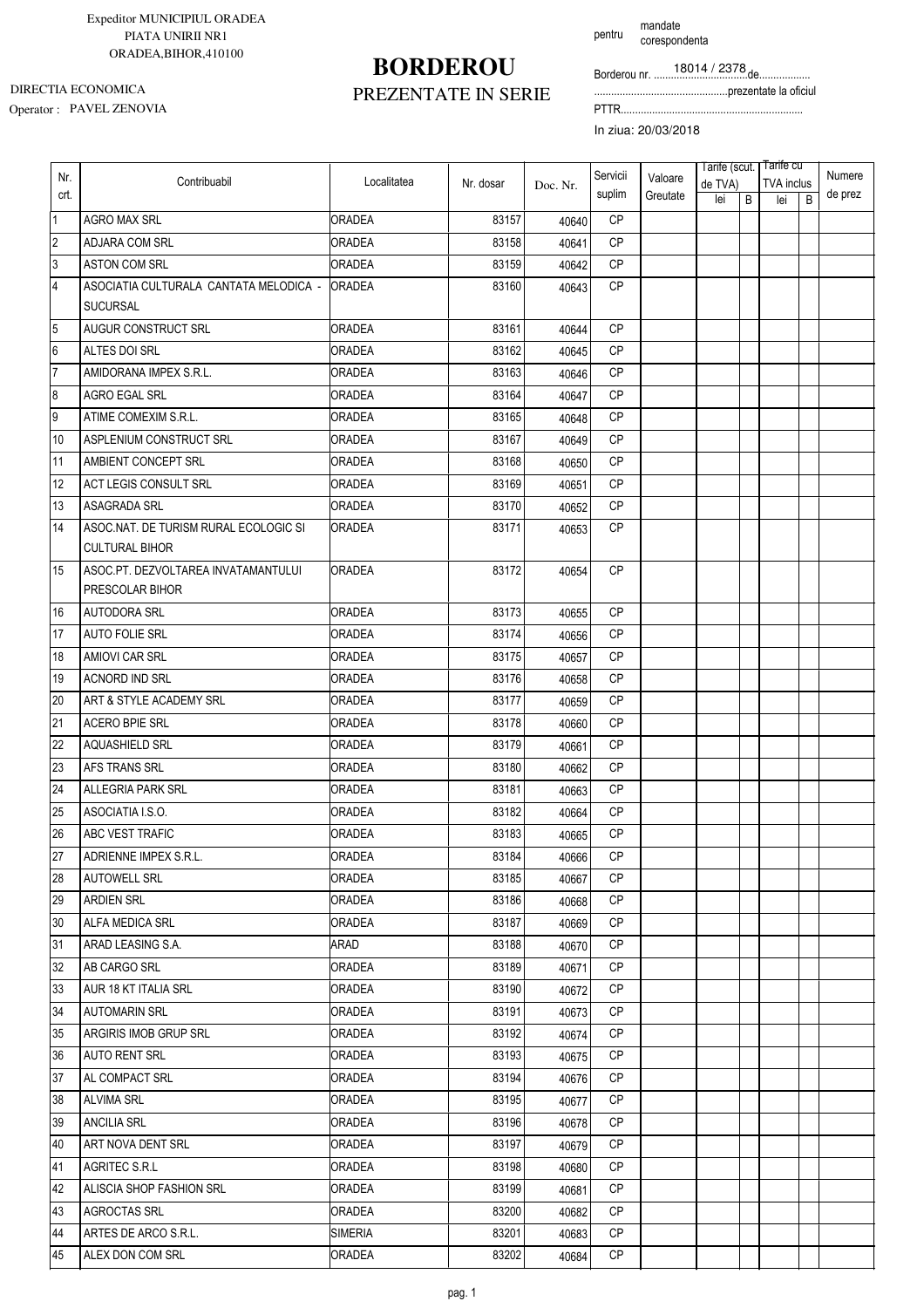# **BORDEROU**

pentru mandate corespondenta

Borderou nr. .................................de..................

...............................................prezentate la oficiul

Operator : PAVEL ZENOVIA PTTR................................................................ DIRECTIA ECONOMICA

### PREZENTATE IN SERIE

| 11             | ASOCIATIA TARA PITICILOR ORADEA                                | <b>IORADEA</b>   | 83203 | 40685 | <b>CP</b>       |  |  |  |
|----------------|----------------------------------------------------------------|------------------|-------|-------|-----------------|--|--|--|
| $\overline{2}$ | ALCADENT DENTAL LABORATORY SRL                                 | LUGASU DE JOS    | 83204 | 40686 | <b>CP</b>       |  |  |  |
| 3              | <b>AUTO CARE SRL-D</b>                                         | <b>ORADEA</b>    | 83205 | 40687 | <b>CP</b>       |  |  |  |
| $\overline{4}$ | <b>ALCRISIN SRL</b>                                            | <b>ORADEA</b>    | 83206 | 40688 | <b>CP</b>       |  |  |  |
| 5              | ADIUM DISTRIBUTION SRL                                         | <b>ORADEA</b>    | 83207 | 40689 | <b>CP</b>       |  |  |  |
| 6              | ALESSANDRO & MATTEO SHOES CONSULTING                           | <b>ORADEA</b>    | 83208 | 40690 | <b>CP</b>       |  |  |  |
|                | <b>SRL</b>                                                     |                  |       |       |                 |  |  |  |
| $\overline{7}$ | AXM EXPEDITION SRL                                             | <b>ORADEA</b>    | 83209 | 40691 | <b>CP</b>       |  |  |  |
| 8              | ADESSO TXM ROMANIA SRL                                         | TIMISOARA        | 83210 | 40692 | <b>CP</b>       |  |  |  |
| 9              | ATLANTA ENTERPRISES GROUP SRL                                  | <b>BUCURESTI</b> | 83211 | 40693 | <b>CP</b>       |  |  |  |
| 10             | ALE PROMPTASIG SRL                                             | <b>OSORHEI</b>   | 83212 | 40694 | <b>CP</b>       |  |  |  |
| 11             | AGA ADVANCE COM SRL                                            | <b>BUCURESTI</b> | 83213 | 40695 | <b>CP</b>       |  |  |  |
| 12             | <b>AIM POPA SRL</b>                                            | <b>ORADEA</b>    | 83214 | 40696 | <b>CP</b>       |  |  |  |
| 13             | ASOCIATIA DE PROPRIETARI GRADINARILOR 66 ORADEA                |                  | 83215 | 40697 | <b>CP</b>       |  |  |  |
| 14             | AWA ROLLS PLUS S.R.L.                                          | <b>ORADEA</b>    | 83216 | 40698 | <b>CP</b>       |  |  |  |
| 15             | <b>AUSTRIAN INVEST SRL</b>                                     | <b>ORADEA</b>    | 83217 | 40699 | <b>CP</b>       |  |  |  |
| 16             | AMULETT EXIM S.R.L.                                            | <b>ORADEA</b>    | 83218 | 40700 | <b>CP</b>       |  |  |  |
| 17             | ASOCIATIA AVA EMANUEL                                          | <b>ORADEA</b>    | 83219 | 40701 | <b>CP</b>       |  |  |  |
| 18             | <b>ANTCAR SRL</b>                                              | <b>ORADEA</b>    | 83220 | 40702 | <b>CP</b>       |  |  |  |
| 19             | ASOCIATIA ORGANIZATIA FEMEILOR CAROL<br>DAVILA                 | <b>ORADEA</b>    | 83221 | 40703 | <b>CP</b>       |  |  |  |
| 20             | ANDROMI COM SRL                                                | NOJORID          | 83222 | 40704 | <b>CP</b>       |  |  |  |
| 21             | ATOM ANT CONST S.R.L.                                          | <b>ORADEA</b>    | 83223 | 40705 | <b>CP</b>       |  |  |  |
| 22             | <b>ANIORANI SERV SRL</b>                                       | <b>ORADEA</b>    | 83224 | 40706 | <b>CP</b>       |  |  |  |
| 23             | ASOCIATIA PENTRU GRADINITA EVANGHELICA                         | <b>JORADEA</b>   | 83225 | 40707 | <b>CP</b>       |  |  |  |
|                | <b>LUTHERAN</b>                                                |                  |       |       |                 |  |  |  |
| 24             | ALPA EST SRL                                                   | <b>ORADEA</b>    | 83226 | 40708 | <b>CP</b>       |  |  |  |
| 25             | <b>ALFA TEAM SRL</b>                                           | <b>ORADEA</b>    | 83227 | 40709 | <b>CP</b>       |  |  |  |
| 26             | AMBIENT INSTAL SRL                                             | ORADEA           | 83228 | 40710 | <b>CP</b>       |  |  |  |
| 27             | ASOCIATIA PENTRU CULTURA. SPIRITUALITATE                       | <b>IORADEA</b>   | 83229 | 40711 | CP              |  |  |  |
|                | SI DEZVOLTARE A RELATIILOR                                     |                  |       |       |                 |  |  |  |
|                | TRANSFRONTALIERE                                               |                  |       |       |                 |  |  |  |
| 28             | <b>AGRICORN SRL</b>                                            | COM. ROSIORI     | 83230 | 40712 | <b>CP</b>       |  |  |  |
| 29             | ASOCIATIA CAMERA DE COMERT SI INDUSTRIE                        | <b>ORADEA</b>    | 83231 | 40713 | CP.             |  |  |  |
|                | ROMANO MAGHIARA CARPATIA                                       |                  |       |       |                 |  |  |  |
| 30             | AMETOP IMPEX SRL                                               | <b>ORADEA</b>    | 83232 | 40714 | CP              |  |  |  |
| 31             | ASTER TRADING SPECIALIST SRL                                   | ORADEA           | 83233 | 40715 | CP              |  |  |  |
| 32             | ASOR RO FOOD SRL                                               | ORADEA           | 83234 | 40716 | CP<br><b>CP</b> |  |  |  |
| 33             | ASOCIATIA LIBERARTUS                                           | <b>ORADEA</b>    | 83235 | 40717 | CP              |  |  |  |
| 34             | AURODOINA COM S.R.L.<br>APOLLO COM S.R.L.                      | ORADEA           | 83236 | 40718 | <b>CP</b>       |  |  |  |
| 35             |                                                                | <b>ORADEA</b>    | 83237 | 40719 |                 |  |  |  |
| 36             | ASOCIATIA HANDICAPATILOR PSIHICI BIHOR                         | <b>ORADEA</b>    | 83238 | 40720 | CP              |  |  |  |
| 37             | ARSMED SA                                                      | <b>ORADEA</b>    | 83239 | 40721 | CP              |  |  |  |
| 38             | ADMINISTRATIA JUDETEANA A FINANTELOR<br>PUBLICE BIHOR          | ORADEA           | 83240 | 40722 | CP              |  |  |  |
| 39             | ADCRIST PROD S.R.L.                                            | <b>ORADEA</b>    | 83241 | 40723 | <b>CP</b>       |  |  |  |
| 40             | AUREL & ANA SRL                                                | <b>ORADEA</b>    | 83242 | 40724 | CP              |  |  |  |
| 41             | ASOCIATIA DE PROPRIETARI EROFTE<br><b>GRIGORE</b>              | <b>ORADEA</b>    | 83243 | 40725 | CP              |  |  |  |
| 42             | ASOCIATIA FOSTILOR DETINUTI POLITICI -<br><b>FILIALA BIHOR</b> | <b>ORADEA</b>    | 83244 | 40726 | CP              |  |  |  |
|                |                                                                |                  |       |       |                 |  |  |  |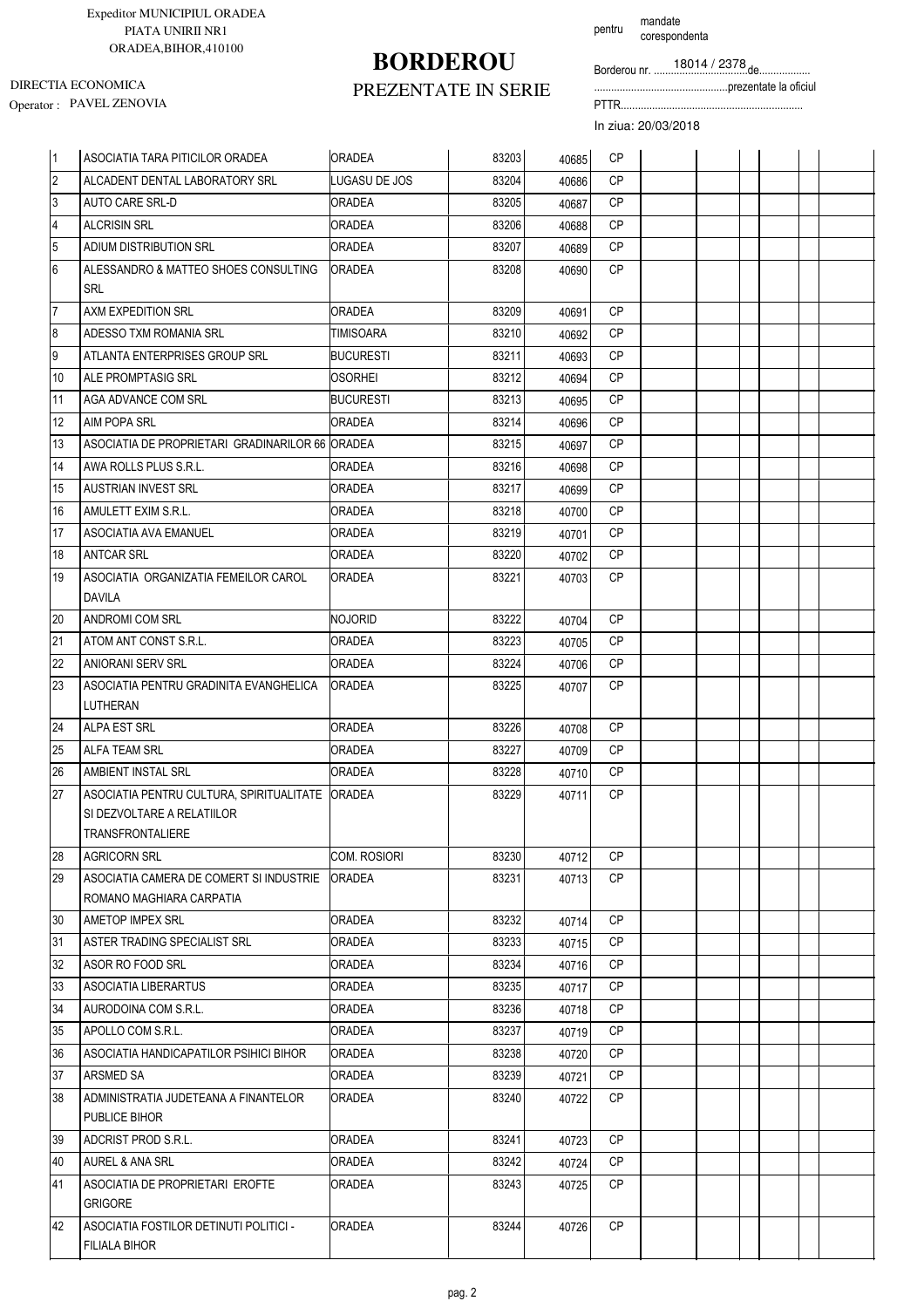# **BORDEROU**

pentru mandate corespondenta

Borderou nr. .................................de..................

...............................................prezentate la oficiul

Operator : PAVEL ZENOVIA PTTR................................................................ DIRECTIA ECONOMICA

### PREZENTATE IN SERIE

| 1                       | <b>ARTZ MODEL SRL</b>             | <b>ORADEA</b>                          | 83245 | 40727 | <b>CP</b> |  |  |  |
|-------------------------|-----------------------------------|----------------------------------------|-------|-------|-----------|--|--|--|
| $\overline{2}$          | ASOCIATIA CORPUL ROMAN SALVASPEO  | <b>ORADEA</b>                          | 83246 | 40728 | <b>CP</b> |  |  |  |
|                         | CORSA                             |                                        |       |       |           |  |  |  |
| 3                       | ANA ROXI TRANS SRL                | <b>ORADEA</b>                          | 83247 | 40729 | <b>CP</b> |  |  |  |
| $\overline{\mathbf{4}}$ | <b>ALMA GRUP SRL</b>              | <b>GEPIU</b>                           | 83248 | 40730 | <b>CP</b> |  |  |  |
| 5                       | ADVANCED BETTING SYSTEM SRL       | SAT CIOFLICENI - COM.<br><b>SNAGOV</b> | 83249 | 40731 | <b>CP</b> |  |  |  |
| 6                       | <b>AIKOM INVEST SRL</b>           | ORADEA                                 | 83250 | 40732 | <b>CP</b> |  |  |  |
| 7                       | ALEX & EMI SRL                    | ORADEA                                 | 83251 | 40733 | <b>CP</b> |  |  |  |
| 8                       | ANABUS TRAD SRL                   | <b>ORADEA</b>                          | 83252 | 40734 | <b>CP</b> |  |  |  |
| 9                       | <b>ANDREVIC SRL</b>               | ORADEA                                 | 83253 | 40735 | <b>CP</b> |  |  |  |
| 10                      | ABSOLUTI SRL                      | <b>ORADEA</b>                          | 83254 | 40736 | <b>CP</b> |  |  |  |
| 11                      | <b>ANTONIDAR SRL</b>              | ORADEA                                 | 83255 | 40737 | <b>CP</b> |  |  |  |
| 12                      | ALCHIM ALIMENT SRL                | SALONTA                                | 83256 | 40738 | <b>CP</b> |  |  |  |
| 13                      | ALECSANDRI ENTERTAINMENT SRL      | <b>ORADEA</b>                          | 83257 | 40739 | <b>CP</b> |  |  |  |
| 14                      | AUTO SANTA JUNIOR SRL             | ORADEA                                 | 83258 | 40740 | <b>CP</b> |  |  |  |
| 15                      | AQPA SYS SRL-D                    | <b>ORADEA</b>                          | 83259 | 40741 | <b>CP</b> |  |  |  |
| 16                      | ALESLIDES SRL                     | <b>ORADEA</b>                          | 83260 | 40742 | <b>CP</b> |  |  |  |
| 17                      | ARCALEAN LUXURY DENTAL SRL        | <b>SUPLACU DE BARCAU</b>               | 83261 | 40743 | <b>CP</b> |  |  |  |
| 18                      | ART GLAS SA BISTRITA              | <b>BISTRITA</b>                        | 83262 | 40744 | <b>CP</b> |  |  |  |
| 19                      | AUTO VIDAN IMPEX SRL              | ORADEA                                 | 83263 | 40745 | <b>CP</b> |  |  |  |
| 20                      | ALINCOR TRANS SRL                 | ORADEA                                 | 83264 | 40746 | <b>CP</b> |  |  |  |
| 21                      | AUGUSTINUS MOB SRL                | ORADEA                                 | 83265 | 40747 | <b>CP</b> |  |  |  |
| 22                      | <b>ALETON SRL</b>                 | ORADEA                                 | 83266 | 40748 | <b>CP</b> |  |  |  |
| 23                      | ANTHEA SAVANA TRADING SRL         | SAT CURATELE COM.                      | 83267 | 40749 | <b>CP</b> |  |  |  |
|                         |                                   | <b>CURATELE</b>                        |       |       |           |  |  |  |
| 24                      | AGENOREA COM SRL                  | ORADEA                                 | 83268 | 40750 | <b>CP</b> |  |  |  |
| 25                      | <b>ALTIUS SRL</b>                 | ORADEA                                 | 83269 | 40751 | <b>CP</b> |  |  |  |
| 26                      | ANTOVALI S.R.L.                   | <b>ORADEA</b>                          | 83270 | 40752 | <b>CP</b> |  |  |  |
| 27                      | ARIA EXPEDITII SRL                | ORADEA                                 | 83271 | 40753 | <b>CP</b> |  |  |  |
| 28                      | <b>AVARON INVEST SRL</b>          | ORADEA                                 | 83272 | 40754 | <b>CP</b> |  |  |  |
| 29                      | ARTISAN SRL                       | ORADEA                                 | 83273 | 40755 | CP        |  |  |  |
| 30                      | AUTOCONSULTING SERVICE SRL        | ORADEA                                 | 83274 | 40756 | <b>CP</b> |  |  |  |
| 31                      | ATP MOTORS RO SRL                 | <b>BAIA MARE</b>                       | 83275 | 40757 | <b>CP</b> |  |  |  |
| 32                      | AURAL DEFINITION S.R.L.           | ORADEA                                 | 83276 | 40758 | <b>CP</b> |  |  |  |
| 33                      | ASOCIATIA AEROCLUBUL BIHOR        | <b>ORADEA</b>                          | 83277 | 40759 | <b>CP</b> |  |  |  |
| 34                      | AKBIL GS SRL                      | SINMARTIN                              | 83278 | 40760 | CP        |  |  |  |
| 35                      | ASOCIATIA CENTRUL REMAR           | ORADEA                                 | 83279 | 40761 | CP.       |  |  |  |
| 36                      | ALFANIROTEC SRL                   | ORADEA                                 | 83280 | 40762 | <b>CP</b> |  |  |  |
| 37                      | ANDGRES TRADITIONAL FOOD SRL      | <b>ORADEA</b>                          | 83281 | 40763 | CP        |  |  |  |
| 38                      | <b>ABITAMI SRL</b>                | ORADEA                                 | 83282 | 40764 | CP        |  |  |  |
| 39                      | ALICE TRAD SRL                    | <b>ORADEA</b>                          | 83283 | 40765 | CP        |  |  |  |
| 40                      | <b>ANATRANS SRL</b>               | ORADEA                                 | 83284 | 40766 | CP        |  |  |  |
| 41                      | APIS TRADE S.R.L.                 | ORADEA                                 | 83285 | 40767 | <b>CP</b> |  |  |  |
| 42                      | ATLAS TELECOM NETWORK ROMANIA SRL | <b>ORADEA</b>                          | 83286 | 40768 | CP        |  |  |  |
| 43                      | <b>ANAVIK EXIM SRL</b>            | ORADEA                                 | 83287 | 40769 | CP.       |  |  |  |
| 44                      | AVRILANA SPEDITION S.R.L.         | <b>ORADEA</b>                          | 83288 | 40770 | CP.       |  |  |  |
| 45                      | ANKO POMP SRL                     | ORADEA                                 | 83289 | 40771 | CP        |  |  |  |
| 46                      | ANABUS IMPEX SRL                  | ORS BEIUS                              | 83290 | 40772 | CP        |  |  |  |
| 47                      | ATIPP - TRANS - EXIM S.R.L.       | ORADEA                                 | 83291 | 40773 | <b>CP</b> |  |  |  |
| 48                      | <b>ARIMEL SRL</b>                 | ORADEA                                 | 83292 | 40774 | СP        |  |  |  |
|                         |                                   |                                        |       |       |           |  |  |  |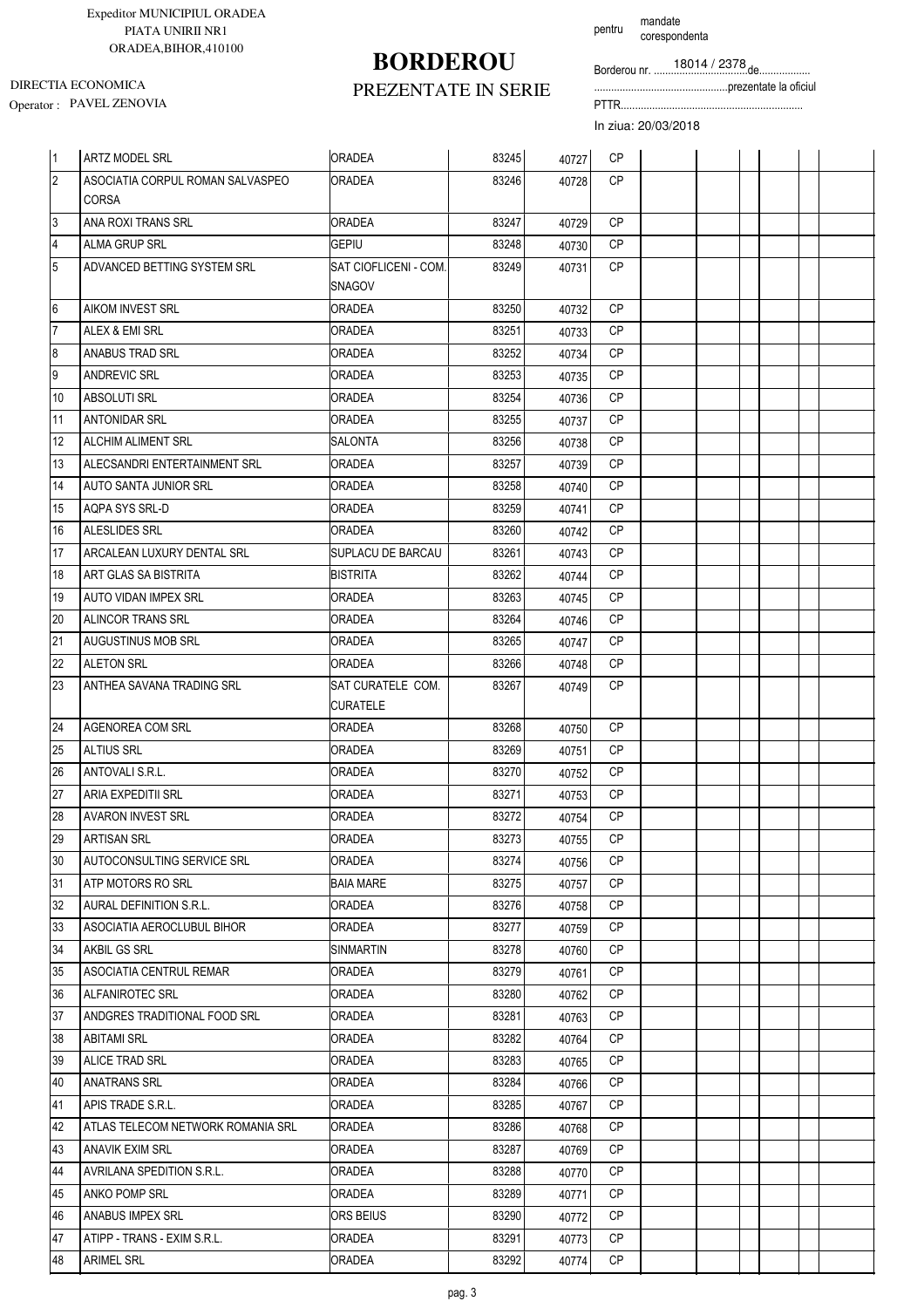# **BORDEROU**

pentru mandate corespondenta

Borderou nr. .................................de..................

...............................................prezentate la oficiul

Operator : PAVEL ZENOVIA PTTR................................................................ DIRECTIA ECONOMICA

### PREZENTATE IN SERIE

| 11               | <b>AGARTHA SRL</b>                                                     | <b>ORADEA</b>  | 83293 | 40775 | <b>CP</b> |  |  |  |
|------------------|------------------------------------------------------------------------|----------------|-------|-------|-----------|--|--|--|
| $\overline{2}$   | AMS HUMAN RESOURCES SRL                                                | <b>ORADEA</b>  | 83294 | 40776 | CP        |  |  |  |
| $\mathbf{3}$     | <b>ARH VISION</b>                                                      | <b>ORADEA</b>  | 83295 | 40777 | <b>CP</b> |  |  |  |
| $\overline{4}$   | <b>ALBASTRADA SRL</b>                                                  | <b>ORADEA</b>  | 83296 | 40778 | CP        |  |  |  |
| 5                | ASOCIATIA UNIUNEA JUDETEANA A<br>PRODUCATORILOR AGRICOLI PRIVATI BIHOR | ORADEA         | 83297 | 40779 | CP        |  |  |  |
| 6                | ANDAGRO TOUR SRL                                                       | SANMARTIN      | 83298 | 40780 | <b>CP</b> |  |  |  |
| $\overline{7}$   | <b>ACOM DISTRIBUTIE SRL</b>                                            | <b>ORADEA</b>  | 83299 | 40781 | <b>CP</b> |  |  |  |
| $\boldsymbol{8}$ | AUTO CED SRL                                                           | ORADEA         | 83300 | 40782 | <b>CP</b> |  |  |  |
| $\overline{9}$   | ASOCIATIA CLUBUL SPORTIV VIOGYM                                        | <b>ORADEA</b>  | 83301 | 40783 | CP        |  |  |  |
| 10               | <b>ALINA FASHION SRL</b>                                               | ORADEA         | 83302 | 40784 | <b>CP</b> |  |  |  |
| 11               | ASOCIATIA CONSILIARIS                                                  | <b>SANTION</b> | 83303 | 40785 | <b>CP</b> |  |  |  |
| 12               | ALEMAR BISTRO SRL                                                      | ORADEA         | 83304 | 40786 | <b>CP</b> |  |  |  |
| 13               | ARRA EUROPA TRANS SRL                                                  | <b>ORADEA</b>  | 83305 | 40787 | <b>CP</b> |  |  |  |
| 14               | AGER MEDTRANS SRL                                                      | ORADEA         | 83306 | 40788 | <b>CP</b> |  |  |  |
| 15               | AXI CONSULTING SRL                                                     | ORADEA         | 83307 | 40789 | <b>CP</b> |  |  |  |
| 16               | ASOCIATIA DE PROPRIETARI VAPORUL 15                                    | ORADEA         | 83308 | 40790 | <b>CP</b> |  |  |  |
| 17               | ASOCIATIA CLUBUL STUDENTILOR                                           | ORADEA         | 83309 | 40791 | <b>CP</b> |  |  |  |
|                  | AUTOMOBILISTI DIN ORA                                                  |                |       |       |           |  |  |  |
| 18               | <b>ALYMAD SRL</b>                                                      | <b>CIHEI</b>   | 83310 | 40792 | CP        |  |  |  |
| 19               | <b>AUTOMOTION SERVICES SRL</b>                                         | <b>ORADEA</b>  | 83311 | 40793 | <b>CP</b> |  |  |  |
| 20               | ASOCIATIA MUSTARD SEED JERSEY ROMANIA                                  | <b>ORADEA</b>  | 83312 | 40794 | <b>CP</b> |  |  |  |
| 21               | <b>ANCAMED SRL</b>                                                     | <b>ORADEA</b>  | 83313 | 40795 | <b>CP</b> |  |  |  |
| 22               | <b>AGIL SRL</b>                                                        | TIMISOARA      | 83314 | 40796 | <b>CP</b> |  |  |  |
| 23               | ASOCIATIA EMNT EGYESULET                                               | CLUJ NAPOCA    | 83315 | 40797 | <b>CP</b> |  |  |  |
| 24               | <b>ASIAN EXPRES SRL</b>                                                | ORADEA         | 83316 | 40798 | <b>CP</b> |  |  |  |
| 25               | <b>AMIBONA SRL</b>                                                     | ORADEA         | 83317 | 40799 | CP        |  |  |  |
| 26               | ASOCIATIA MANGAIERE PENTRU OLOGI                                       | ORADEA         | 83318 | 40800 | <b>CP</b> |  |  |  |
|                  | NEPUTINCIOSI SARACI                                                    |                |       |       |           |  |  |  |
| 27               | AGROVEST DUDU SRL                                                      | <b>ORADEA</b>  | 83319 | 40801 | <b>CP</b> |  |  |  |
| 28               | ASOCIATIA LUPTATORII PENTRU VIATA                                      | ORADEA         | 83320 | 40802 | <b>CP</b> |  |  |  |
| 29               | <b>AUTOMIR ONLINE SRL</b>                                              | ARAD           | 83321 | 40803 | CP        |  |  |  |
| 30               | ANAMALIS SRL                                                           | <b>ROHANI</b>  | 83322 | 40804 | CP        |  |  |  |
| 31               | AGRO SANVET SRL                                                        | <b>SACUENI</b> | 83323 | 40805 | СP        |  |  |  |
| 32               | <b>APROMET SRL</b>                                                     | <b>ORADEA</b>  | 83324 | 40806 | CP        |  |  |  |
| 33               | ALEM PROD SRL                                                          | CETARIU        | 83325 | 40807 | CP        |  |  |  |
| 34               | ALIA IMPORT-EXPORT S.R.L.                                              | ORADEA         | 83326 | 40808 | <b>CP</b> |  |  |  |
| 35               | ALSID COM S.R.L.                                                       | ORADEA         | 83327 | 40809 | CP.       |  |  |  |
| 36               | ATELIER DE PROIECTARE BENTA SRL                                        | ORADEA         | 83328 | 40810 | CP        |  |  |  |
| 37               | ALEMAR INTER FRIGO SRL                                                 | <b>ORADEA</b>  | 83329 | 40811 | СP        |  |  |  |
| 38               | ASOCIATIA REDA SANATATEA                                               | ORADEA         | 83330 | 40812 | CP        |  |  |  |
| 39               | ANKASIG AGENT DE ASIGURARE SRL                                         | ORADEA         | 83331 | 40813 | CP        |  |  |  |
| 40               | ADAMAS BROKER DE ASIGURARI SRL                                         | <b>ORADEA</b>  | 83332 | 40814 | CP        |  |  |  |
| 41               | ASOCIATIA PRO PARTIUM                                                  | ORADEA         | 83333 | 40815 | СP        |  |  |  |
| 42               | <b>ALEXENA TRANS SRL</b>                                               | <b>ORADEA</b>  | 83334 | 40816 | CP        |  |  |  |
| 43               | ASOCIATIA "AGRICOLA BIHOR "                                            | BOROZEL        | 83335 | 40817 | CP        |  |  |  |
| 44               | ANYA GLOBAL TRADING SRL                                                | ORADEA         | 83336 | 40818 | СP        |  |  |  |
| 45               | <b>ALEANA CONCEPT SRL</b>                                              | ORADEA         | 83337 | 40819 | CP.       |  |  |  |
| 46               | ALPIN CENTER INVEST SRL                                                | <b>SEBES</b>   | 83338 | 40820 | СP        |  |  |  |
| 47               | ARHIGECON LOGISTIC SRL                                                 | ORADEA         | 83339 | 40821 | СP        |  |  |  |
| 48               | AVICOLA S.A.                                                           | ORADEA         | 83340 | 40822 | СP        |  |  |  |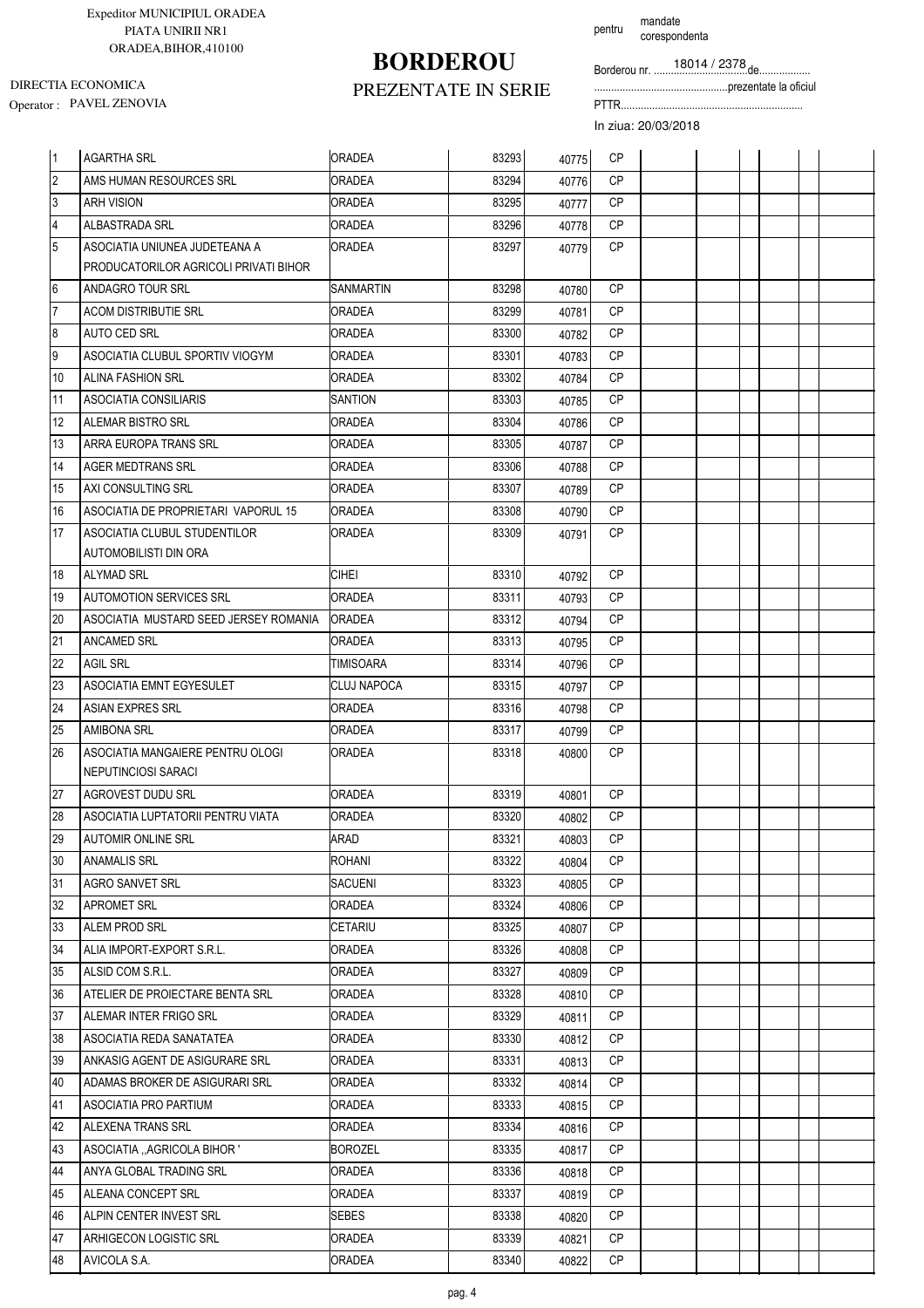### PREZENTATE IN SERIE **BORDEROU**

pentru mandate corespondenta

Borderou nr. .................................de..................

...............................................prezentate la oficiul

Operator : PAVEL ZENOVIA PTTR................................................................ DIRECTIA ECONOMICA

| <sup>1</sup>   | APSYLOG PREST SRL                           | <b>ORADEA</b>    | 83341 | 40823 | <b>CP</b> |  |  |  |
|----------------|---------------------------------------------|------------------|-------|-------|-----------|--|--|--|
| $\overline{2}$ | ARESIG SRL                                  | <b>ORADEA</b>    | 83342 | 40824 | CP        |  |  |  |
| $\overline{3}$ | <b>AUTOGRAND SRL</b>                        | <b>ORADEA</b>    | 83343 | 40825 | <b>CP</b> |  |  |  |
| $\overline{4}$ | AMOCOM PRODCOM SRL                          | ORADEA           | 83344 | 40826 | CP        |  |  |  |
| 5              | Asoc. Nat.a Surzilor din Romania-Fil. Bihor | ORADEA           | 83345 | 40827 | <b>CP</b> |  |  |  |
| $\overline{6}$ | ASOCIATIA ORADROMII                         | ORADEA           | 83346 | 40828 | <b>CP</b> |  |  |  |
| $\overline{7}$ | ARTERA TRANS S.R.L.                         | ORADEA           | 83347 | 40829 | <b>CP</b> |  |  |  |
| $\overline{8}$ | AUDAX PRODIMPEX S.R.L.                      | <b>ORADEA</b>    | 83348 | 40830 | <b>CP</b> |  |  |  |
| $\overline{9}$ | ASOCIATIA CENTRULUI CRESTIN SALEM           | ORADEA           | 83349 | 40831 | <b>CP</b> |  |  |  |
| 10             | AGRO PROD S.R.L.                            | <b>ORADEA</b>    | 83350 | 40832 | <b>CP</b> |  |  |  |
| 11             | ASUS S.R.L.                                 | ORADEA           | 83351 | 40833 | <b>CP</b> |  |  |  |
| 12             | ASOCIATIA DE PROPRIETARI IBSEN              | <b>ORADEA</b>    | 83352 | 40834 | <b>CP</b> |  |  |  |
| 13             | ALEXRODI S.R.L.                             | ORADEA           | 83353 | 40835 | <b>CP</b> |  |  |  |
| 14             | <b>AUTO BRAND SRL</b>                       | <b>BRAGADIRU</b> | 83354 | 40836 | <b>CP</b> |  |  |  |
| 15             | ATLAS TELECOM INTERACTIVE SRL               | ORADEA           | 83355 | 40837 | <b>CP</b> |  |  |  |
| 16             | <b>AMITRANS SRL</b>                         | <b>ORADEA</b>    | 83356 | 40838 | <b>CP</b> |  |  |  |
| 17             | ALPA NEWMEDIA                               | ORADEA           | 83357 | 40839 | <b>CP</b> |  |  |  |
| 18             | <b>AMIADO SRL</b>                           | ORADEA           | 83358 | 40840 | <b>CP</b> |  |  |  |
| 19             | ALEXRIN COM SRL                             | SAMBATA          | 83359 | 40841 | <b>CP</b> |  |  |  |
| 20             | <b>ANDRIC SRL</b>                           | ORADEA           | 83360 | 40842 | <b>CP</b> |  |  |  |
| 21             | <b>ANVELUP SRL</b>                          | ORADEA           | 83361 | 40843 | <b>CP</b> |  |  |  |
| 22             | AR LINIA TEA SRL                            | ARAD             | 83362 | 40844 | <b>CP</b> |  |  |  |
| 23             | ATENT DESIGN TRADING SRL                    | <b>ORADEA</b>    | 83363 | 40845 | <b>CP</b> |  |  |  |
| 24             | ASICENTO AGENT DE ASIGURARE S.R.L.          | <b>ORADEA</b>    | 83364 | 40846 | <b>CP</b> |  |  |  |
| 25             | ALL4PET SHOP SRL                            | ARAD             | 83365 | 40847 | CP        |  |  |  |
| 26             | ASOCIATIA DEUS VULT                         | ORADEA           | 83366 | 40848 | <b>CP</b> |  |  |  |
| 27             | <b>ARISCOM PLUS SRL</b>                     | ORADEA           | 83367 | 40849 | <b>CP</b> |  |  |  |
| 28             | AGROLAS LAVANDA SRL                         | ORADEA           | 83368 | 40850 | <b>CP</b> |  |  |  |
| 29             | AMBROCONSULT SHOES SRL                      | <b>ORADEA</b>    | 83369 | 40851 | <b>CP</b> |  |  |  |
| 30             | <b>ADONINO SRL</b>                          | ORADEA           | 83370 | 40852 | <b>CP</b> |  |  |  |
| 31             | A.S. Club Sp. Gym Mar Strong                | <b>ORADEA</b>    | 83371 | 40853 | <b>CP</b> |  |  |  |
| 32             | <b>ARTEX SRL</b>                            | <b>ORADEA</b>    | 83372 | 40854 | СP        |  |  |  |
| 33             | ATELIER M S.R.L.                            | <b>ORADEA</b>    | 83373 | 40855 | <b>CP</b> |  |  |  |
| 34             | ALIANTA INTERSINDICALA BIHOR                | <b>ORADEA</b>    | 83374 | 40856 | CP        |  |  |  |
| 35             | ALIAT TRANS S.R.L.                          | ORADEA           | 83375 | 40857 | CP        |  |  |  |
| 36             | ADELMANN COM SRL                            | ORADEA           | 83376 | 40858 | <b>CP</b> |  |  |  |
| 37             | <b>AUTO FORTE SRL</b>                       | <b>ORADEA</b>    | 83377 | 40859 | <b>CP</b> |  |  |  |
| 38             | ADALEX EXTENS S.R.L.                        | ORADEA           | 83378 | 40860 | CP        |  |  |  |
| 39             | ASFIN GRUP SRL                              | <b>ORADEA</b>    | 83379 | 40861 | CP        |  |  |  |
| 40             | ACC INTERNATIONAL S.R.L.                    | ORADEA           | 83380 | 40862 | CP        |  |  |  |
| 41             | <b>ATLASSIB SRL</b>                         | <b>SIBIU</b>     | 83381 | 40863 | CP        |  |  |  |
| 42             | ASOCIATIA JUDETEANA DE HANDBAL BIHOR        | <b>ORADEA</b>    | 83382 | 40864 | CP        |  |  |  |
| 43             | <b>AUROLEY SRL</b>                          | <b>PIETROASA</b> | 83383 | 40865 | <b>CP</b> |  |  |  |
| 44             | <b>AURESIA SRL</b>                          | ORADEA           | 83384 | 40866 | <b>CP</b> |  |  |  |
| 45             | ANADEM SRL                                  | <b>ORADEA</b>    | 83385 | 40867 | СP        |  |  |  |
| 46             | ACOMOLGO CONSTRUCT SRL                      | ORADEA           | 83386 | 40868 | <b>CP</b> |  |  |  |
| 47             | ADVANCE TECH AUTO GRUP SRL                  | SACADAT          | 83387 | 40869 | <b>CP</b> |  |  |  |
| 48             | <b>AVROTAX SRL</b>                          | ORADEA           | 83388 | 40870 | <b>CP</b> |  |  |  |
| 49             | <b>ATABIC SRL</b>                           | ORADEA           | 83389 | 40871 | <b>CP</b> |  |  |  |
| 50             | ALPIN LOGISTICS SRL                         | ORADEA           | 83390 | 40872 | CP        |  |  |  |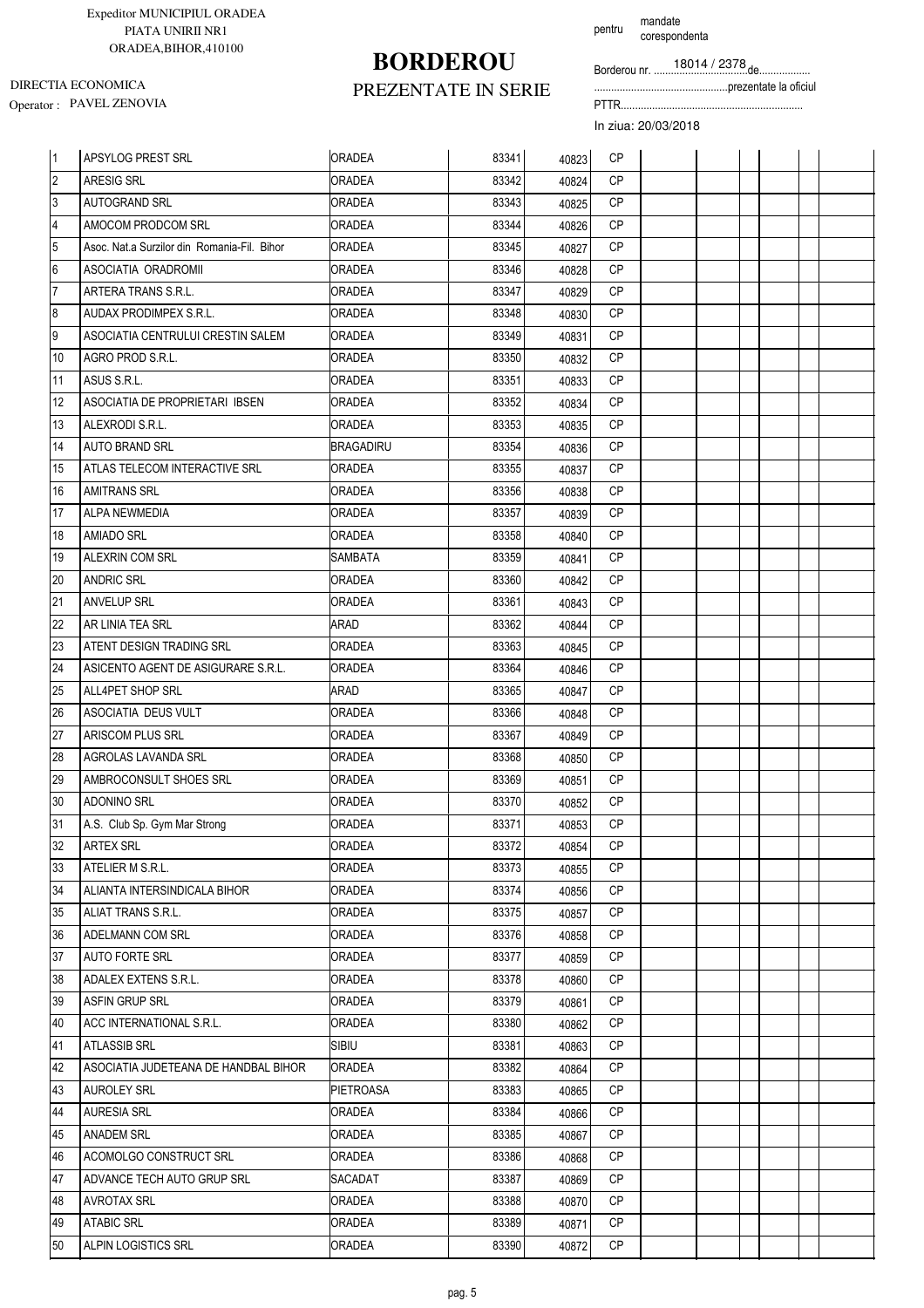# **BORDEROU**

pentru mandate corespondenta

Borderou nr. .................................de..................

...............................................prezentate la oficiul

Operator : PAVEL ZENOVIA PTTR................................................................ DIRECTIA ECONOMICA

### PREZENTATE IN SERIE

| 11              | AVA MEDICAL SERVICES SRL                      | <b>ORADEA</b>                  | 83391 | 40873 | <b>CP</b> |  |  |  |
|-----------------|-----------------------------------------------|--------------------------------|-------|-------|-----------|--|--|--|
| $\overline{2}$  | ACTIV DISTRIBUTION EN GROS SRL                | <b>ORADEA</b>                  | 83392 | 40874 | <b>CP</b> |  |  |  |
| 3               | ALIN CORA TAXI SRL                            | <b>ORADEA</b>                  | 83393 | 40875 | <b>CP</b> |  |  |  |
| 4               | ANDREEA & GEORGIANA COM SRL                   | ORADEA                         | 83394 | 40876 | <b>CP</b> |  |  |  |
| 5               | ALEPA COMPANY SRL                             | ORADEA                         | 83395 | 40877 | <b>CP</b> |  |  |  |
| 6               | ANDREOLIS SRL                                 | STEI                           | 83396 | 40878 | <b>CP</b> |  |  |  |
| $\overline{7}$  | A.G. RADIO HOLDING SRL                        | <b>BUCURESTI - SECTOR</b><br>6 | 83397 | 40879 | CP        |  |  |  |
| 8               | AMERICAN DESSERTS SRL                         | <b>SANMARTIN</b>               | 83398 | 40880 | <b>CP</b> |  |  |  |
| 9               | ANKO CONCEPT SRL                              | ORADEA                         | 83399 | 40881 | <b>CP</b> |  |  |  |
| 10 <sup>1</sup> | <b>ATLANTIC LAGUNA SRL</b>                    | ORADEA                         | 83400 | 40882 | <b>CP</b> |  |  |  |
| 11              | AUDIO BRONX SRL                               | ORADEA                         | 83401 | 40883 | <b>CP</b> |  |  |  |
| 12              | ARTA CRISANA COOPERATIVA                      | ORADEA                         | 83402 | 40884 | <b>CP</b> |  |  |  |
|                 | MESTESUGAREASCA                               |                                |       |       |           |  |  |  |
| 13              | ALIMENTARA 445 S.A.                           | <b>ORADEA</b>                  | 83403 | 40885 | <b>CP</b> |  |  |  |
| 14              | ANDRAGO COM SRL                               | ORADEA                         | 83404 | 40886 | <b>CP</b> |  |  |  |
| 15              | ANOLIA COM SRL                                | ORADEA                         | 83405 | 40887 | <b>CP</b> |  |  |  |
| 16              | ABEL IMPEX SRL                                | ORADEA                         | 83406 | 40888 | <b>CP</b> |  |  |  |
| 17              | ANGROPAM COMIMPEX SRL                         | ORADEA                         | 83407 | 40889 | <b>CP</b> |  |  |  |
| 18              | <b>ALSACH LINEA SRL</b>                       | ORADEA                         | 83408 | 40890 | <b>CP</b> |  |  |  |
| 19              | ALMASANA S.R.L.                               | ORADEA                         | 83409 | 40891 | <b>CP</b> |  |  |  |
| 20              | ANCOS PROD SRL                                | ORADEA                         | 83410 | 40892 | <b>CP</b> |  |  |  |
| 21              | ALEXRA AGROCOM SRL                            | ORADEA                         | 83411 | 40893 | <b>CP</b> |  |  |  |
| 22              | ANTPRES EXIM S.R.L.                           | ORADEA                         | 83412 | 40894 | <b>CP</b> |  |  |  |
| 23              | ASOCIATIA DE PROPRIETARI ASOCIATIA            | ORADEA                         | 83413 | 40895 | CP        |  |  |  |
|                 | <b>CARTIER PRIMA</b>                          |                                |       |       |           |  |  |  |
| 24              | <b>AMBRONIS SRL</b>                           | <b>ORADEA</b>                  | 83414 | 40896 | <b>CP</b> |  |  |  |
| 25              | ASOCIATIA DE PROPRIETARI CONFORT              | ORADEA                         | 83415 | 40897 | CP        |  |  |  |
| 26              | ASOCIATIA DE PROPRIETARI SULFINEI G5          | ORADEA                         | 83416 | 40898 | <b>CP</b> |  |  |  |
| 27              | AS GRUP CARGO SRL                             | ORADEA                         | 83417 | 40899 | CP        |  |  |  |
| 28              | ASOCIATIA ADONAI                              | ORADEA                         | 83418 | 40900 | CP        |  |  |  |
| 29              | ANTADEN SRL                                   | <b>ORADEA</b>                  | 83419 | 40901 | CP        |  |  |  |
| 30              | <b>APOLO EXPRES SRL</b>                       | ORADEA                         | 83420 | 40902 | <b>CP</b> |  |  |  |
| 31              | ASOCIATIA PENTRU PROMOVAREA TURISMULUI ORADEA |                                | 83421 | 40903 | <b>CP</b> |  |  |  |
|                 | DIN ORADEA SI REGIUNE                         |                                |       |       |           |  |  |  |
| 32              | ATELIER SARA MUSET SRL-D                      | <b>ORADEA</b>                  | 83422 | 40904 | <b>CP</b> |  |  |  |
| 33              | ALEX96 RETAIL SRL                             | ORADEA                         | 83423 | 40905 | CP        |  |  |  |
| 34              | ASOCIATIA HAPPY DOGS AND OTHER ANIMALS        | <b>ORADEA</b>                  | 83424 | 40906 | CP        |  |  |  |
| 35              | <b>ACMOS RENT SRL</b>                         | ORADEA                         | 83425 | 40907 | CP        |  |  |  |
| 36              | ANTO LOGISTIC DISTRIBUTION SRL                | ORADEA                         | 83426 | 40908 | <b>CP</b> |  |  |  |
| 37              | AUTODAS TOUR SRL-D                            | <b>ORADEA</b>                  | 83427 | 40909 | <b>CP</b> |  |  |  |
| 38              | AUTO SHOP MALITA SRL                          | ORADEA                         | 83428 | 40910 | <b>CP</b> |  |  |  |
| 39              | A.D.V.O.C. (As Dep. si Vict Orpirm. Com.)     | ORADEA                         | 83429 | 40911 | <b>CP</b> |  |  |  |
| 40              | ANDEM TRADING S.R.L.                          | <b>ORADEA</b>                  | 83430 | 40912 | CP        |  |  |  |
| 41              | ADITI COM S.R.L.                              | ORADEA                         | 83431 | 40913 | <b>CP</b> |  |  |  |
| 42              | ARKOTAX SRL                                   | ORADEA                         | 83432 | 40914 | <b>CP</b> |  |  |  |
| 43              | AGROSISTEM SRL                                | ORADEA                         | 83433 | 40915 | <b>CP</b> |  |  |  |
| 44              | AFAMIA IMPEX S.R.L.                           | ORADEA                         | 83434 | 40916 | <b>CP</b> |  |  |  |
| 45              | AG KONTUUR DESIGN STUDIO SRL                  | <b>ORADEA</b>                  | 83435 | 40917 | <b>CP</b> |  |  |  |
| 46              | AVENSIS S.R.L.                                | ORADEA                         | 83436 | 40918 | CP        |  |  |  |
| 47              | ADINA COM SRL                                 | SAT.CORDAU                     | 83437 | 40919 | CP        |  |  |  |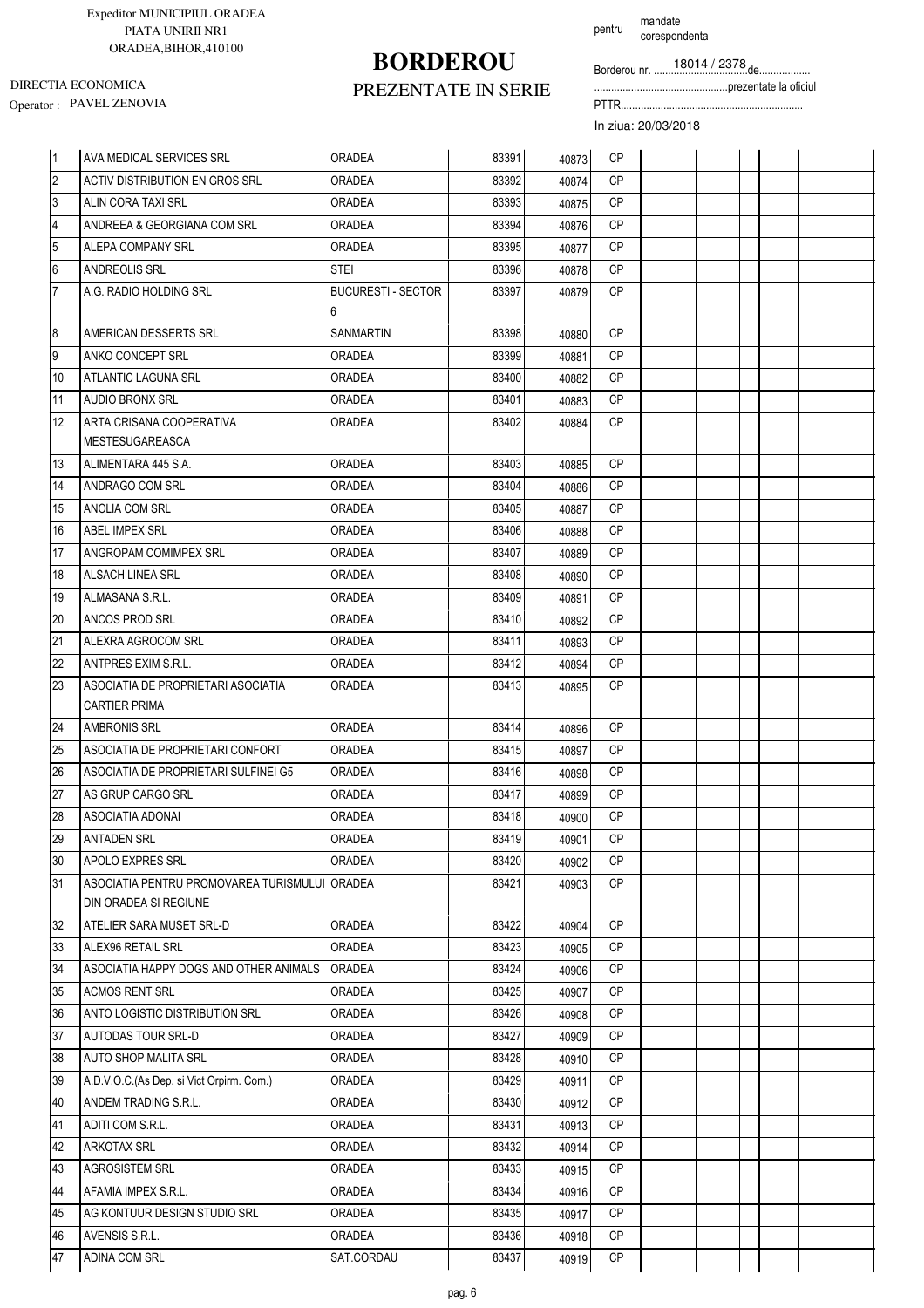# **BORDEROU**

pentru mandate corespondenta

Borderou nr. .................................de..................

...............................................prezentate la oficiul

Operator : PAVEL ZENOVIA PTTR................................................................ DIRECTIA ECONOMICA

### PREZENTATE IN SERIE

|                         |                                                        | COM.SANMARTIN    |       |       |           |  |  |  |
|-------------------------|--------------------------------------------------------|------------------|-------|-------|-----------|--|--|--|
| $\overline{1}$          | AMAD CONSTRUCT SRL                                     | <b>ORADEA</b>    | 83438 | 40920 | <b>CP</b> |  |  |  |
| $\overline{c}$          | ASIBOCONS SRL                                          | <b>ORADEA</b>    | 83439 | 40921 | <b>CP</b> |  |  |  |
| $\overline{3}$          | <b>ADIX TECHNIK SRL</b>                                | <b>ORADEA</b>    | 83440 | 40922 | <b>CP</b> |  |  |  |
| $\overline{\mathbf{4}}$ | AILUI SRL                                              | ORADEA           | 83441 | 40923 | <b>CP</b> |  |  |  |
| 5                       | AREDAMENTI MOBILI SRL                                  | HAIEU            | 83442 | 40924 | <b>CP</b> |  |  |  |
| $\boldsymbol{6}$        | ASOCIATIA AMIA SUFLET DE COPIL                         | <b>ORADEA</b>    | 83443 | 40925 | <b>CP</b> |  |  |  |
| $\overline{7}$          | ANSAMAR SRL-D                                          | ORADEA           | 83444 | 40926 | <b>CP</b> |  |  |  |
| 8                       | <b>ADEADRIAN TRANS SRL</b>                             | <b>ORADEA</b>    | 83445 | 40927 | <b>CP</b> |  |  |  |
| 9                       | ASOCIATIA ORADEA HUB                                   | <b>ORADEA</b>    | 83446 | 40928 | СP        |  |  |  |
| 10                      | AIBOX CONSULT SRL                                      | ORADEA           | 83447 | 40929 | СP        |  |  |  |
| 11                      | ATLAS GAZ SRL                                          | ORADEA           | 83448 | 40930 | <b>CP</b> |  |  |  |
| 12                      | ALGEBOVAL DISTRIBUTION SRL                             | <b>ORADEA</b>    | 83449 | 40931 | <b>CP</b> |  |  |  |
| 13                      | ASOCIATIA FORUMUL DEMOCRAT AL                          | <b>ORADEA</b>    | 83450 | 40932 | СP        |  |  |  |
|                         | <b>GERMANILOR DIN JUDETUL BIHOR</b>                    |                  |       |       |           |  |  |  |
| 14                      | AS. HANDICAPATILOR NEUROMOTORI SEVERI<br>ORADEA        | <b>ORADEA</b>    | 83451 | 40933 | <b>CP</b> |  |  |  |
| 15                      | <b>AMIRAL SRL</b>                                      | <b>ORADEA</b>    | 83452 | 40934 | СP        |  |  |  |
| 16                      | <b>AGROMOD SRL</b>                                     | ORADEA           | 83453 | 40935 | <b>CP</b> |  |  |  |
| 17                      | ACAREL COM S.R.L.                                      | <b>ORADEA</b>    | 83454 | 40936 | <b>CP</b> |  |  |  |
| 18                      | AUR LUX S.R.L. ARAD                                    | ARAD             | 83455 | 40937 | <b>CP</b> |  |  |  |
| 19                      | <b>ANAPET SRL</b>                                      | <b>ORADEA</b>    | 83456 | 40938 | <b>CP</b> |  |  |  |
| 20                      | AQUA SPORT SRL                                         | ORADEA           | 83457 | 40939 | <b>CP</b> |  |  |  |
| 21                      | ASOCIATIA RAMILUCK                                     | <b>ORADEA</b>    | 83458 | 40940 | <b>CP</b> |  |  |  |
| 22                      | ABC PLUS MEDIA SA                                      | ORADEA           | 83459 | 40941 | <b>CP</b> |  |  |  |
| 23                      | <b>AFACERI PRESS SRL</b>                               | <b>ORADEA</b>    | 83460 | 40942 | <b>CP</b> |  |  |  |
| 24                      | AMARI ROMANIA SRL                                      | ORADEA           | 83461 | 40943 | <b>CP</b> |  |  |  |
| 25                      | ASOCIATIA ORASUL SPERANTEI ROMANIA                     | ORADEA           | 83462 | 40944 | <b>CP</b> |  |  |  |
| 26                      | ASOCIATIA STUDENTILOR UNIVERSITATII<br>PARTIUM         | <b>ORADEA</b>    | 83463 | 40945 | СP        |  |  |  |
| 27                      | <b>ALRADI SRL</b>                                      | ORADEA           | 83464 | 40946 | <b>CP</b> |  |  |  |
| 28                      | <b>ARANCOFI SRL</b>                                    | ORADEA           | 83465 | 40947 | CP        |  |  |  |
| 29                      | ASOCIATIA STIINTIFICA MICHIEL DE RUYTER<br>DIN PARTIUM | ORADEA           | 83466 | 40948 | <b>CP</b> |  |  |  |
| 30                      | AV STYLE SAV SRL                                       | <b>ORADEA</b>    | 83467 | 40949 | СP        |  |  |  |
| 31                      | AGRONOVA SRL                                           | <b>CIUMEGHIU</b> | 83468 | 40950 | CP        |  |  |  |
| 32                      | ATP MOTORS RO SRL BAIA MARE SUCURSALA<br>ORADEA        | <b>ORADEA</b>    | 83469 | 40951 | СP        |  |  |  |
| 33                      | ANOMIS IMPEX SRL                                       | <b>BATAR</b>     | 83471 | 40952 | <b>CP</b> |  |  |  |
| 34                      | <b>AUTO CREATIVE SRL</b>                               | ORADEA           | 83472 | 40953 | CP.       |  |  |  |
| 35                      | ALESER FIT SRL                                         | ORADEA           | 83473 | 40954 | СP        |  |  |  |
| 36                      | ARDEAL PUI SRL                                         | ORADEA           | 83474 | 40955 | СP        |  |  |  |
| 37                      | AUTOMATIC INSTAL CONSULT SRL-D                         | ORADEA           | 83475 | 40956 | CP.       |  |  |  |
| 38                      | ANASOFIA LOOK SRL                                      | <b>ORADEA</b>    | 83476 | 40957 | CP.       |  |  |  |
| 39                      | ANRIO ABRAZIVE SRL                                     | ORADEA           | 83477 | 40958 | CP.       |  |  |  |
| 40                      | ANGROMET SA                                            | <b>ORADEA</b>    | 83478 | 40959 | СP        |  |  |  |
| 41                      | ASOCIATIA DE PROPRIETARI DACIA 100                     | ORADEA           | 83479 | 40960 | CP.       |  |  |  |
| 42                      | ANRODELA COM SRL                                       | ORADEA           | 83480 | 40961 | CP.       |  |  |  |
| 43                      | ALEXANA COM EXIMP SRL                                  | ORADEA           | 83481 | 40962 | CP.       |  |  |  |
| 44                      | <b>AUDITE CONTPREST SRL</b>                            | <b>ORADEA</b>    | 83482 | 40963 | СP        |  |  |  |
| 45                      | ATELIER RALUCA MIHALCEANU SRL                          | ORADEA           | 83483 | 40964 | CP        |  |  |  |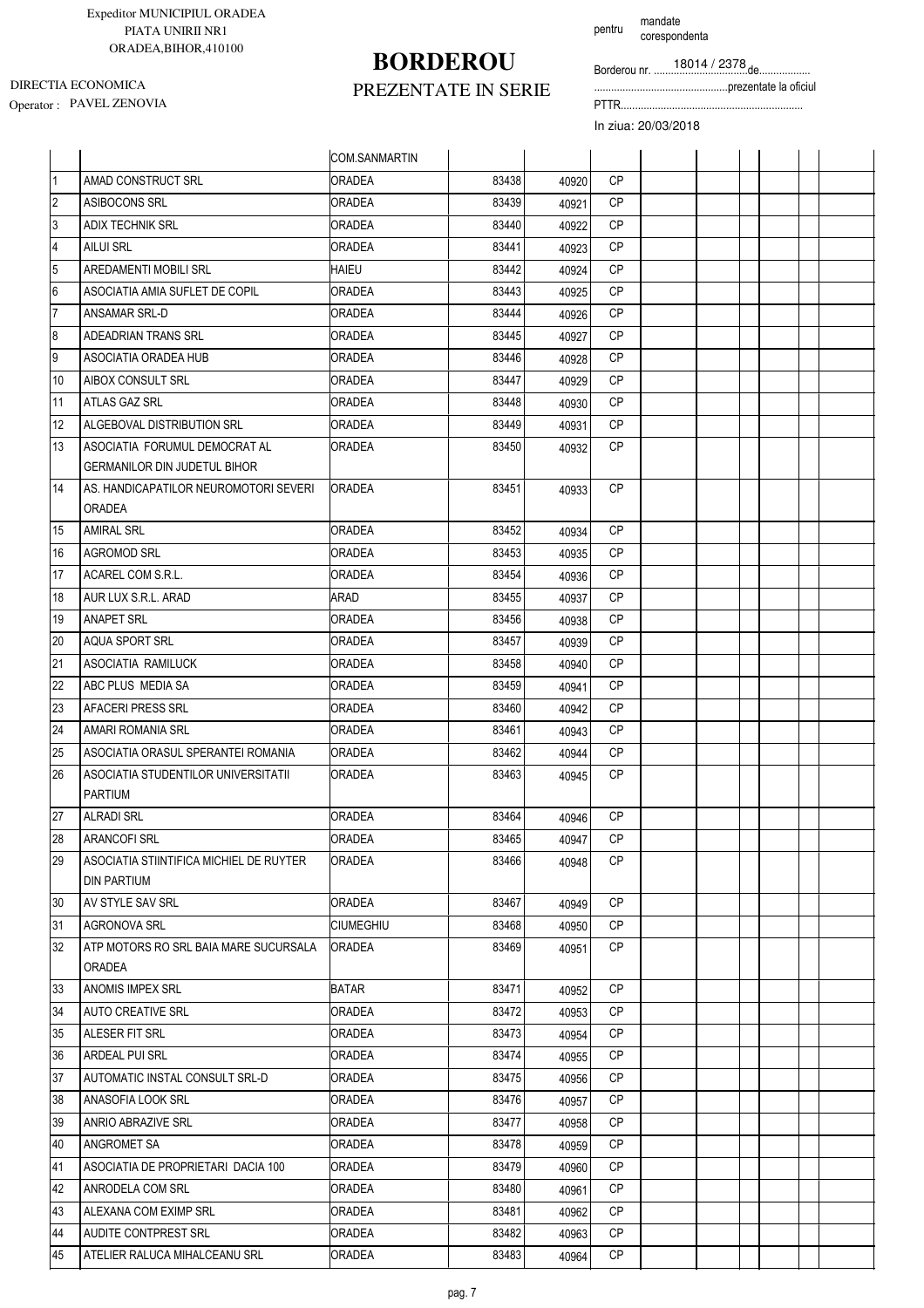# **BORDEROU**

pentru mandate corespondenta

Borderou nr. .................................de..................

...............................................prezentate la oficiul

Operator : PAVEL ZENOVIA PTTR................................................................ DIRECTIA ECONOMICA

### PREZENTATE IN SERIE

| 11               | ASOCIATIA DE PROPRIETARI ZIMBRUL      | <b>ORADEA</b>             | 83484 | 40965 | <b>CP</b> |  |  |  |
|------------------|---------------------------------------|---------------------------|-------|-------|-----------|--|--|--|
| $\overline{2}$   | <b>ANZENI SRL</b>                     | <b>SINMARTIN</b>          | 83485 | 40966 | <b>CP</b> |  |  |  |
| 3                | ALINBOGDAN SRL                        | <b>HAIEU</b>              | 83486 | 40967 | <b>CP</b> |  |  |  |
| $\overline{4}$   | <b>ACCES GROUP ALPIN SRL</b>          | <b>ORADEA</b>             | 83487 | 40968 | <b>CP</b> |  |  |  |
| 5                | AQUA KOMPLETE SRL                     | <b>ORADEA</b>             | 83488 | 40969 | <b>CP</b> |  |  |  |
| 6                | ARTPLAN CONSULTING SRL                | <b>ORADEA</b>             | 83489 | 40970 | <b>CP</b> |  |  |  |
| $\overline{7}$   | ADECOR SERVICII SRL                   | <b>ORADEA</b>             | 83490 | 40971 | <b>CP</b> |  |  |  |
| $\boldsymbol{8}$ | AUGUSTA TRADING SRL                   | <b>ORADEA</b>             | 83491 | 40972 | <b>CP</b> |  |  |  |
| 9                | ADELPHIA BROKER DE ASIGURARE SRL      | <b>BISTRITA</b>           | 83492 | 40973 | <b>CP</b> |  |  |  |
| 10               | AMBRA ELECTRO SRL                     | <b>ORADEA</b>             | 83493 | 40974 | <b>CP</b> |  |  |  |
| 11               | <b>AUTO DIRECTIE SRL</b>              | <b>ORADEA</b>             | 83494 | 40975 | <b>CP</b> |  |  |  |
| 12               | AMOLEX LIRA SRL                       | <b>ORADEA</b>             | 83495 | 40976 | <b>CP</b> |  |  |  |
| 13               | ADVANCED TECH CONSTRUCT S.R.L.        | <b>ORADEA</b>             | 83496 | 40977 | <b>CP</b> |  |  |  |
| 14               | ALMABE DISTRIBUTION SRL               | <b>ORADEA</b>             | 83497 | 40978 | <b>CP</b> |  |  |  |
| 15               | ART - FOLIO SRL                       | <b>ORADEA</b>             | 83498 | 40979 | <b>CP</b> |  |  |  |
| 16               | APEX EDITARE DIFUZARE TIPARIRE IMPORT | Cluj-Napoca               | 83499 | 40980 | <b>CP</b> |  |  |  |
|                  | EXPORT CONSIGNATIE S.R.L.             |                           |       |       |           |  |  |  |
| 17               | ALIN TRANS & LOGISTIK SRL             | <b>ORADEA</b>             | 83500 | 40981 | <b>CP</b> |  |  |  |
| 18               | ATELIER DOUSE SRL                     | <b>BUCURESTI SECTOR 3</b> | 83501 | 40982 | <b>CP</b> |  |  |  |
| 19               | ALOX CONCEPT                          | <b>ORADEA</b>             | 83502 | 40983 | <b>CP</b> |  |  |  |
| 20               | ALHO SERV SRL                         | <b>ORADEA</b>             | 83503 | 40984 | <b>CP</b> |  |  |  |
| 21               | ALFA CONS SRL                         | <b>ORADEA</b>             | 83504 | 40985 | <b>CP</b> |  |  |  |
| 22               | <b>ANDREX SRL</b>                     | <b>ORADEA</b>             | 83505 | 40986 | <b>CP</b> |  |  |  |
| 23               | <b>AMISAL SRL</b>                     | <b>ORADEA</b>             | 83506 | 40987 | <b>CP</b> |  |  |  |
| 24               | <b>AEROTRAVEL SRL</b>                 | <b>BUCURESTI, SECTOR</b>  | 83507 | 40988 | CP        |  |  |  |
|                  |                                       |                           |       |       |           |  |  |  |
| 25               | <b>ALPAXIM IMPEX SRL</b>              | <b>ORADEA</b>             | 83508 | 40989 | <b>CP</b> |  |  |  |
| 26               | ASOCIATIA CULTURALA IOAN BRADU        | <b>ORADEA</b>             | 83509 | 40990 | <b>CP</b> |  |  |  |
| 27               | ARHICONSTRUCT SRL                     | <b>ORADEA</b>             | 83510 | 40991 | <b>CP</b> |  |  |  |
| 28               | ASOCIATIA EURO FOTO ART               | <b>ORADEA</b>             | 83511 | 40992 | <b>CP</b> |  |  |  |
| 29               | ANSEB CONSULTING SRL                  | <b>ORADEA</b>             | 83512 | 40993 | CP        |  |  |  |
| 30               | <b>AGROFARMACIA SRL</b>               | SATU NOU                  | 83513 | 40994 | CP.       |  |  |  |
| 31               | ASOCIATIA FIRMELOR BIHORENE           | <b>ORADEA</b>             | 83514 | 40995 | СP        |  |  |  |
| 32               | ASOCIATIA CHINOLOGICA METROPOLITANA   | ORADEA                    | 83515 | 40996 | CP        |  |  |  |
|                  | <b>ORADEA</b>                         |                           |       |       |           |  |  |  |
| 33               | <b>AVEMAR PLUS SRL</b>                | <b>ORADEA</b>             | 83516 | 40997 | <b>CP</b> |  |  |  |
| 34               | ARTISTIC STUDIO INTERNATIONAL SRL     | <b>ORADEA</b>             | 83517 | 40998 | CP        |  |  |  |
| 35               | ARPAD SPEED TRANS SRL                 | <b>ORADEA</b>             | 83518 | 40999 | CP.       |  |  |  |
| 36               | <b>AGRITEC FM SRL</b>                 | <b>ORADEA</b>             | 83519 | 41000 | CP        |  |  |  |
| 37               | ASOCIATIA BRIDGE LANGUAGE STUDY HOUSE | <b>CLUJ NAPOCA</b>        | 83520 | 41001 | <b>CP</b> |  |  |  |
| 38               | ANDRA & ANDREEA CONS SRL              | <b>ORADEA</b>             | 83521 | 41002 | СP        |  |  |  |
| 39               | ATELIER LILE SRL-D                    | <b>ORADEA</b>             | 83522 | 41003 | CP        |  |  |  |
| 40               | ALFA DONA SRL                         | <b>ORADEA</b>             | 83523 | 41004 | CP.       |  |  |  |
| 41               | ALLCARGO SPEDITION SRL                | <b>ORADEA</b>             | 83524 | 41005 | <b>CP</b> |  |  |  |
| 42               | AUTOSERVICE BALCAN SRL                | <b>ORADEA</b>             | 83525 | 41006 | CP.       |  |  |  |
| 43               | ASOCIATIA DE PROPRIETARI NEGRUZZI     | ORADEA                    | 83526 | 41007 | CP.       |  |  |  |
| 44               | A.C.R. BIHOR                          | ORADEA                    | 83527 | 41008 | CP.       |  |  |  |
| 45               | <b>AGROTEX SRL</b>                    | CAREI                     | 83528 | 41009 | CP.       |  |  |  |
| 46               | ASOCIATIA DAVID CENTER                | ORADEA                    | 83529 | 41010 | СP        |  |  |  |
| 47               | AFA INTERNATIONAL TOUR S.R.L.         | ORADEA                    | 83530 | 41011 | CP        |  |  |  |
| 48               | AVRAM PROFESIONAL ENGINEERING S.R.L.  | TINCA                     | 83531 | 41012 | СP        |  |  |  |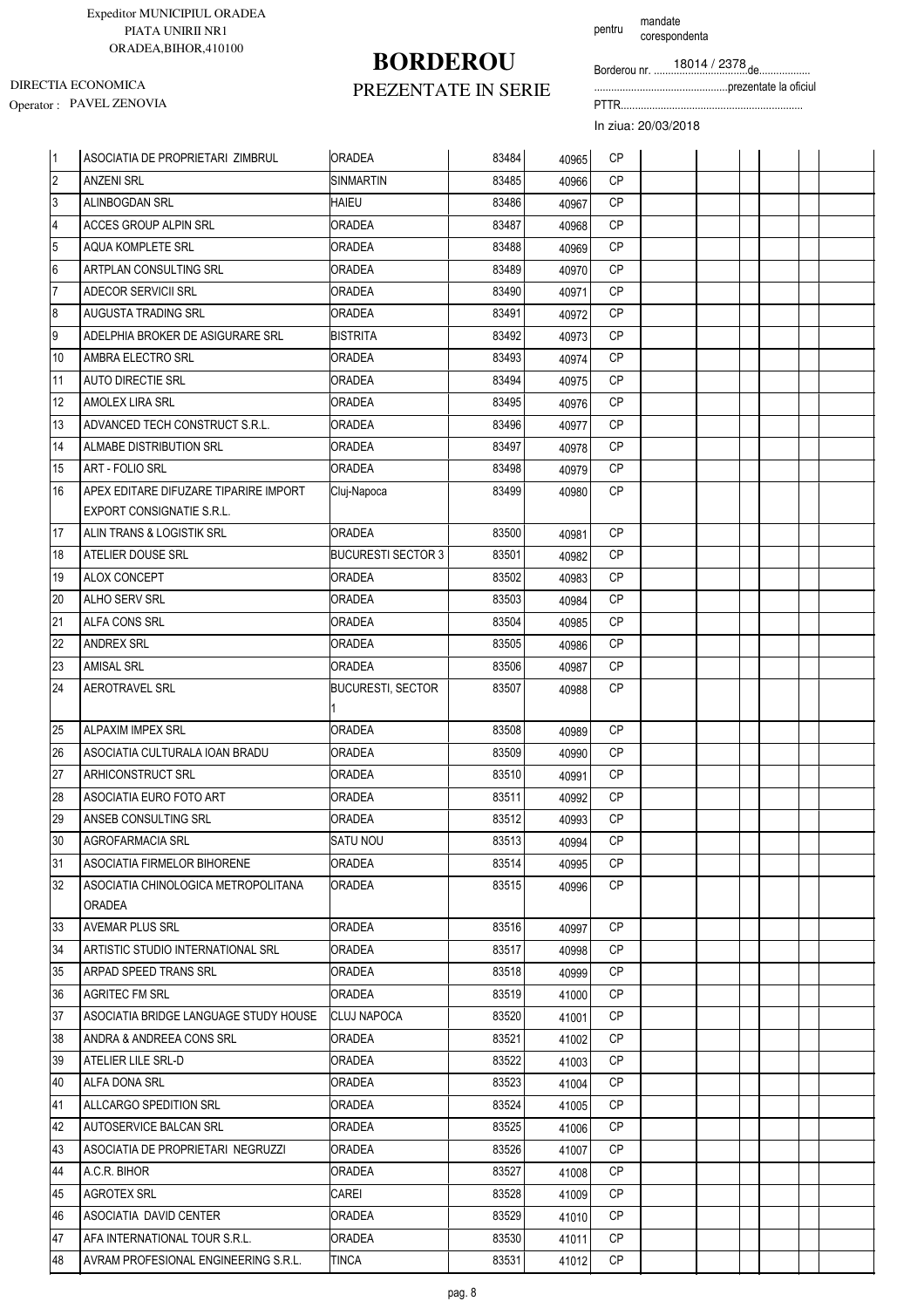# **BORDEROU**

PREZENTATE IN SERIE

pentru mandate corespondenta

Borderou nr. .................................de..................

...............................................prezentate la oficiul

Operator : PAVEL ZENOVIA PTTR................................................................ DIRECTIA ECONOMICA

| 1              | <b>ASSARI IMPEX SRL</b>                                            | <b>ORADEA</b>         | 83532 | 41013 | <b>CP</b> |  |  |  |
|----------------|--------------------------------------------------------------------|-----------------------|-------|-------|-----------|--|--|--|
| $\overline{2}$ | <b>ALEX PIA SRL</b>                                                | <b>ORADEA</b>         | 83533 | 41014 | <b>CP</b> |  |  |  |
| $\mathfrak{z}$ | <b>ABOEXIM SRL</b>                                                 | <b>ORADEA</b>         | 83534 | 41015 | <b>CP</b> |  |  |  |
| $\overline{4}$ | ASOCIATIA DE PROPRIETARI MENUMORUT<br>CONTA                        | <b>ORADEA</b>         | 83535 | 41016 | <b>CP</b> |  |  |  |
| $\overline{5}$ | ASOCIATIA DE LOCATARI REPUBLICII 87                                | <b>ORADEA</b>         | 83536 | 41017 | <b>CP</b> |  |  |  |
| $6\phantom{a}$ | ARTELECTRO CONSTRUCT SRL                                           | ORADEA                | 83537 | 41018 | <b>CP</b> |  |  |  |
| $\overline{7}$ | <b>AMAFLOR SRL</b>                                                 | ORADEA                | 83538 | 41019 | <b>CP</b> |  |  |  |
| 8              | ACTIVE JOB CONSULTING SRL                                          | ORADEA                | 83539 | 41020 | <b>CP</b> |  |  |  |
| 9              | AQUAGEOTOP SRL                                                     | <b>ORADEA</b>         | 83540 | 41021 | <b>CP</b> |  |  |  |
| 10             | ASIWEST-BROKER DE ASIGURARE S.R.L.                                 | ARAD                  | 83541 | 41022 | <b>CP</b> |  |  |  |
| 11             | ARTYSTIL HOME SRL                                                  | <b>ORADEA</b>         | 83542 | 41023 | <b>CP</b> |  |  |  |
| 12             | ASOCIATIA PROPRIETARI VAPORUL 21                                   | ORADEA                | 83543 | 41024 | <b>CP</b> |  |  |  |
| 13             | ALP SERV AG SRL                                                    | <b>GIRISU DE CRIS</b> | 83544 | 41025 | <b>CP</b> |  |  |  |
| 14             | AUTO MOTO CROSS SRL                                                | ORADEA                | 83545 | 41026 | <b>CP</b> |  |  |  |
| 15             | <b>ACTUAL TRANSPORT SRL - D</b>                                    | <b>ORADEA</b>         | 83546 | 41027 | <b>CP</b> |  |  |  |
| 16             | AGROBIO VEST SRL                                                   | <b>ORADEA</b>         | 83547 | 41028 | CP        |  |  |  |
| 17             | ASOC. VANATORILOR SI PESCARILOR SPORTIVI CETARIU<br><b>CETARIU</b> |                       | 83548 | 41029 | <b>CP</b> |  |  |  |
| 18             | <b>AGREGVEST SRL</b>                                               | <b>ORADEA</b>         | 83549 | 41030 | <b>CP</b> |  |  |  |
| 19             | ADY CONSTRUCT SRL                                                  | CALATANI              | 83550 | 41031 | <b>CP</b> |  |  |  |
| 20             | ASOCIATIA RARES STEFAN                                             | ORADEA                | 83551 | 41032 | CP        |  |  |  |
| 21             | AMIRAL EUROEXPRES SRL                                              | ORADEA                | 83552 | 41033 | <b>CP</b> |  |  |  |
| 22             | ALCANO IMPEX SRL                                                   | <b>ORADEA</b>         | 83553 | 41034 | <b>CP</b> |  |  |  |
| 23             | ARTIMA SA                                                          | CHIAJNA               | 83554 | 41035 | <b>CP</b> |  |  |  |
| 24             | ALGRA SRL                                                          | ORADEA                | 83555 | 41036 | <b>CP</b> |  |  |  |
| 25             | <b>ANTADIS SRL</b>                                                 | <b>ORADEA</b>         | 83556 | 41037 | <b>CP</b> |  |  |  |
| 26             | ASOCIATIA CENTRUL DE STUDII CRESTINE                               | <b>ORADEA</b>         | 83557 | 41038 | <b>CP</b> |  |  |  |
| 27             | <b>ALTARMINA SRL</b>                                               | STEI                  | 83558 | 41039 | <b>CP</b> |  |  |  |
| 28             | APROCOM STAR S.R.L.                                                | ORADEA                | 83559 | 41040 | CP        |  |  |  |
| 29             | <b>ACCEPT IMPEX SRL</b>                                            | <b>ORADEA</b>         | 83560 | 41041 | CP        |  |  |  |
| 30             | ANDRO TURISM SRL                                                   | ORADEA                | 83561 | 41042 | CP        |  |  |  |
| 31             | ASOCIATIA TANODA                                                   | ORADEA                | 83562 | 41043 | СP        |  |  |  |
| 32             | ARTERA CARGO SRL                                                   | <b>TILEAGD</b>        | 83563 | 41044 | CP        |  |  |  |
| 33             | ART NATUREN SRL                                                    | Nojorid               | 83564 | 41045 | <b>CP</b> |  |  |  |
| 34             | ASOCIATIA CULTURALA PODIUM MM                                      | <b>ORADEA</b>         | 83565 | 41046 | CP        |  |  |  |
| 35             | AUTONOM SERVICES S.A.                                              | PIATRA NEAMT          | 83566 | 41047 | CP        |  |  |  |
| 36             | ASOCIATIA INSTITUTUL ROMAN PENTRU                                  | ORADEA                | 83567 | 41048 | СP        |  |  |  |
|                | AJUTORAREA COPIILOR AFLATI IN DIFICULTATE<br><b>PITICOT</b>        |                       |       |       |           |  |  |  |
| 37             | ALEMIRANA SOLUTIONS SRL                                            | <b>ORADEA</b>         | 83568 | 41049 | CP        |  |  |  |
| 38             | ANDREA'S & ALBERT FASHION SRL                                      | ORADEA                | 83569 | 41050 | <b>CP</b> |  |  |  |
| 39             | ALTRAVOLTA SRL                                                     | <b>ORADEA</b>         | 83570 | 41051 | <b>CP</b> |  |  |  |
| 40             | AYLA ANDREEA SRL                                                   | ORADEA                | 83571 | 41052 | CP        |  |  |  |
| 41             | ASTRAL JOURNEY SRL                                                 | ORADEA                | 83572 | 41053 | CP        |  |  |  |
| 42             | ASOCIATIA MAGNUS PRIORATUS ROMANIAE                                | Bucuresti             | 83573 | 41054 | <b>CP</b> |  |  |  |
| 43             | ATLAS TIN SRL                                                      | ORADEA                | 83574 | 41055 | СP        |  |  |  |
| 44             | ANASTASIA TRAVEL SRL-D                                             | ORADEA                | 83575 | 41056 | CP        |  |  |  |
| 45             | ALIMENTARA 142 SA                                                  | ORADEA                | 83576 | 41057 | CP.       |  |  |  |
| 46             | ATOMIS CONSTRUCTII SRL                                             | ORADEA                | 83577 | 41058 | СP        |  |  |  |
| 47             | ALTEREGO SERVICE SRL                                               | ORADEA                | 83578 | 41059 | СP        |  |  |  |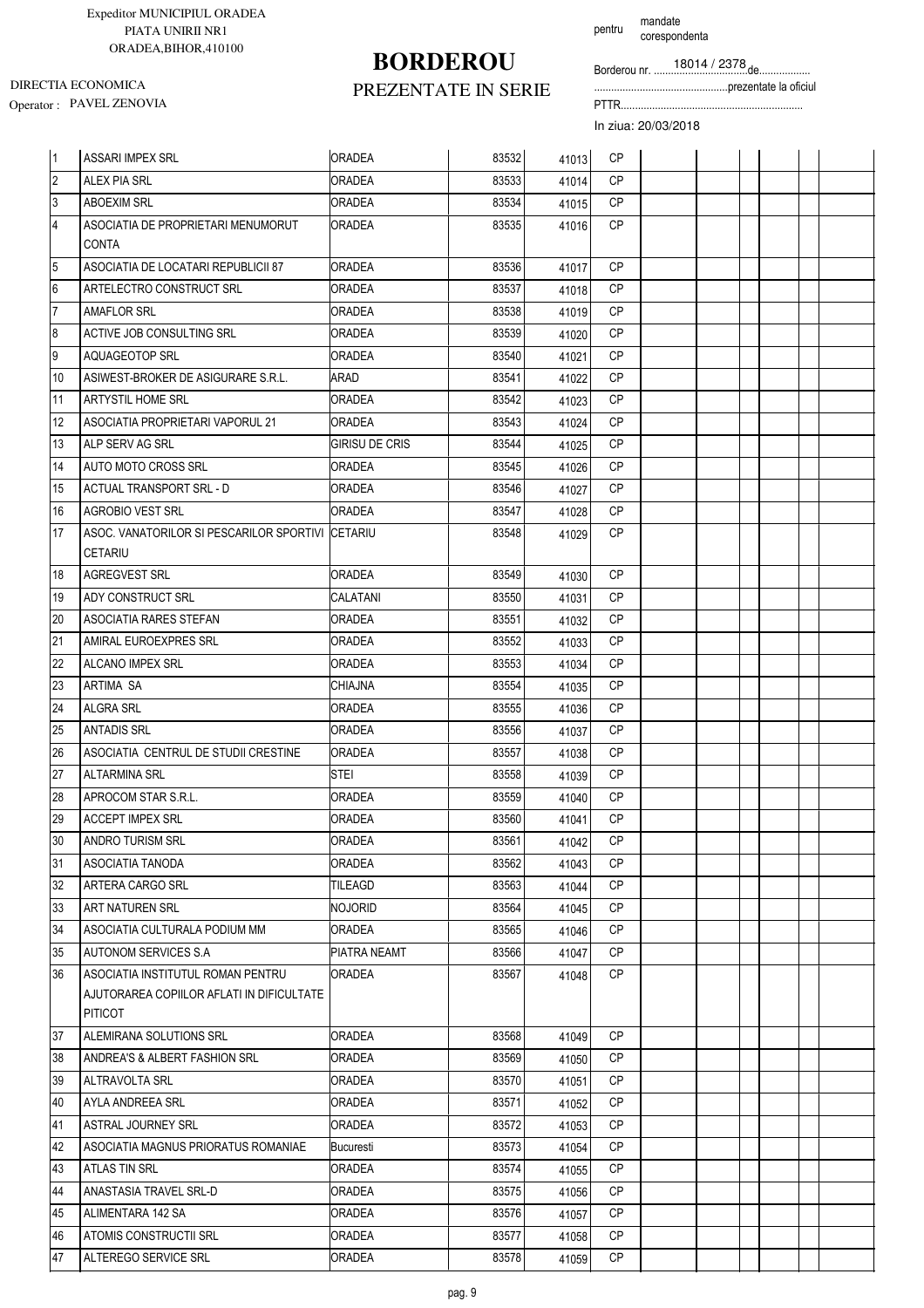## **BORDEROU**

pentru mandate corespondenta

Borderou nr. .................................de..................

...............................................prezentate la oficiul

Operator : PAVEL ZENOVIA PTTR................................................................ DIRECTIA ECONOMICA

### PREZENTATE IN SERIE

| $\vert$ 1      | Asoc. Nevazatorilor din Rom. Fil. BH-SJ                               | <b>ORADEA</b>             | 83579 | 41060 | <b>CP</b> |  |  |  |
|----------------|-----------------------------------------------------------------------|---------------------------|-------|-------|-----------|--|--|--|
| $\overline{2}$ | ASOCIATIA DEFICIENTILOR LOCOMOTORI                                    | <b>ORADEA</b>             | 83580 | 41061 | <b>CP</b> |  |  |  |
|                | <b>BIHOR</b>                                                          |                           |       |       |           |  |  |  |
| 3              | AUTO DAYA SERV S.R.L.                                                 | <b>ORADEA</b>             | 83581 | 41062 | <b>CP</b> |  |  |  |
| $\overline{4}$ | ANDY TRANS TOURS SERV SRL                                             | <b>ORADEA</b>             | 83582 | 41063 | <b>CP</b> |  |  |  |
| 5              | <b>ADRIATICA-COM SRL</b>                                              | <b>ORADEA</b>             | 83583 | 41064 | <b>CP</b> |  |  |  |
| 6              | <b>AGILIA SRL</b>                                                     | SANTANDREI                | 83584 | 41065 | <b>CP</b> |  |  |  |
| 17             | AFFICHAGE ROMANIA SRL                                                 | BUCURESTI SECTOR          | 83585 | 41066 | <b>CP</b> |  |  |  |
| 8              | AMIR FRUCT SRL                                                        | <b>ORADEA</b>             | 83586 | 41067 | <b>CP</b> |  |  |  |
| 9              | <b>ACANTAR SRL</b>                                                    | <b>ORADEA</b>             | 83587 | 41068 | <b>CP</b> |  |  |  |
| 10             | ASOCIATIA BMAA INTERNATIONAL                                          | <b>ORADEA</b>             | 83588 | 41069 | <b>CP</b> |  |  |  |
| 11             | ALAN & CO SRL                                                         | <b>ORADEA</b>             | 83589 | 41070 | <b>CP</b> |  |  |  |
| 12             | AUTO TOP CO SRL                                                       | <b>CORUNCA</b>            | 83590 | 41071 | <b>CP</b> |  |  |  |
| 13             | <b>ANDAVALTIN SRL</b>                                                 | <b>ORADEA</b>             | 83591 | 41072 | <b>CP</b> |  |  |  |
| 14             | ACCESA IT CONSULTING SRL                                              | <b>CLUJ NAPOCA</b>        | 83592 | 41073 | <b>CP</b> |  |  |  |
| 15             | ASOCIATIA MEDIC ASIST                                                 | <b>ORADEA</b>             | 83593 | 41074 | <b>CP</b> |  |  |  |
| 16             | ADVANCED RETAIL SYSTEM SA                                             | <b>BUCURESTI SECTOR 1</b> | 83594 | 41075 | <b>CP</b> |  |  |  |
| 17             | AMIRO ALFA SRL                                                        | <b>ORADEA</b>             | 83595 | 41076 | <b>CP</b> |  |  |  |
| 18             | <b>ADARISIN SRL</b>                                                   | <b>ORADEA</b>             | 83596 | 41077 | <b>CP</b> |  |  |  |
| 19             | ATLANTIS KASSAB SRL                                                   | <b>ORADEA</b>             | 83597 | 41078 | <b>CP</b> |  |  |  |
| 20             | <b>APETHLON SRL</b>                                                   | <b>ORADEA</b>             | 83598 | 41079 | <b>CP</b> |  |  |  |
| 21             | ASOCIATIA WYCLIFFE ROMANIA                                            | <b>ORADEA</b>             | 83599 | 41080 | <b>CP</b> |  |  |  |
| 22             | ANEL CLEAN SRL-D                                                      | <b>ORADEA</b>             | 83600 | 41081 | <b>CP</b> |  |  |  |
| 23             | AGLY STUDIO SRL                                                       | <b>ORADEA</b>             | 83601 | 41082 | CP        |  |  |  |
| 24             | ASOCIATIA SPORTIVA TENNICK CLUB                                       | <b>ORADEA</b>             | 83602 | 41083 | <b>CP</b> |  |  |  |
| 25             | <b>ATRIUM PROJECT SRL</b>                                             | <b>ORADEA</b>             | 83603 | 41084 | <b>CP</b> |  |  |  |
| 26             | ASOCIATIA KARATE TRADITIONAL BUSHI DOJO<br><b>ORADEA</b>              | IORADEA                   | 83604 | 41085 | <b>CP</b> |  |  |  |
| 27             | ANATOLIA PROD COM SRL                                                 | <b>ORADEA</b>             | 83605 | 41086 | CP        |  |  |  |
| 28             | <b>ARUAL SRL</b>                                                      | <b>ORADEA</b>             | 83606 | 41087 | <b>CP</b> |  |  |  |
| 29             | AUTO GEDAN S.R.L.                                                     | <b>ORADEA</b>             | 83607 | 41088 | CP        |  |  |  |
| 30             | AUTO ROBI COM SRL                                                     | ORADEA                    | 83608 | 41089 | CP        |  |  |  |
| 31             | ARCON INVEST SRL                                                      | <b>ORADEA</b>             | 83609 | 41090 | CP        |  |  |  |
| 32             | <b>AMIABIL SRL</b>                                                    | <b>ORADEA</b>             | 83610 | 41091 | CP.       |  |  |  |
| 33             | <b>AQUAPLANT SRL</b>                                                  | <b>ORADEA</b>             | 83611 | 41092 | CP        |  |  |  |
| 34             | <b>ASTERAVALD SRL</b>                                                 | <b>ORADEA</b>             | 83612 | 41093 | CP.       |  |  |  |
| 35             | ANISIMO DECOR SRL                                                     | ORADEA                    | 83613 | 41094 | CP.       |  |  |  |
| 36             | AUTO VAST S.R.L.                                                      | BRASOV                    | 83614 | 41095 | CP        |  |  |  |
| 37             | ASOCIATIA ROMANA PENTRU PROMOVAREA<br>EDUCATIEI SI SIGURANTEI RUTIERE | ORADEA                    | 83615 | 41096 | CP        |  |  |  |
| 38             | ANCALISAN SRL                                                         | <b>ORADEA</b>             | 83616 | 41097 | CP        |  |  |  |
| 39             | AMANET DE LA A LA Z I.F.N. SRL                                        | <b>ORADEA</b>             | 83617 | 41098 | CP.       |  |  |  |
| 40             | ALEXAL TRANS SRL                                                      | <b>ORADEA</b>             | 83618 | 41099 | CP        |  |  |  |
| 41             | ASOCIATIA DE PROPRIETARI IRIS                                         | <b>ORADEA</b>             | 83619 | 41100 | CP        |  |  |  |
| 42             | ASOCIATIA ANNAH ORADEA                                                | <b>ORADEA</b>             | 83620 | 41101 | CP        |  |  |  |
| 43             | ALIMENTARA 9 SA                                                       | <b>ORADEA</b>             | 83621 | 41102 | CP.       |  |  |  |
| 44             | AVACO - ECOKAPA GROUP SRL                                             | <b>ORADEA</b>             | 83622 | 41103 | CP        |  |  |  |
| 45             | ARARAT COMIMPEX SRL                                                   | ORADEA                    | 83623 | 41104 | CP        |  |  |  |
| 46             | <b>AUTORIPER SRL</b>                                                  | ORADEA                    | 83624 | 41105 | CP        |  |  |  |
| 47             | ASOCIATIA SPORTIVA CENTRUL ALPIN SI                                   | ORADEA                    | 83625 | 41106 | СP        |  |  |  |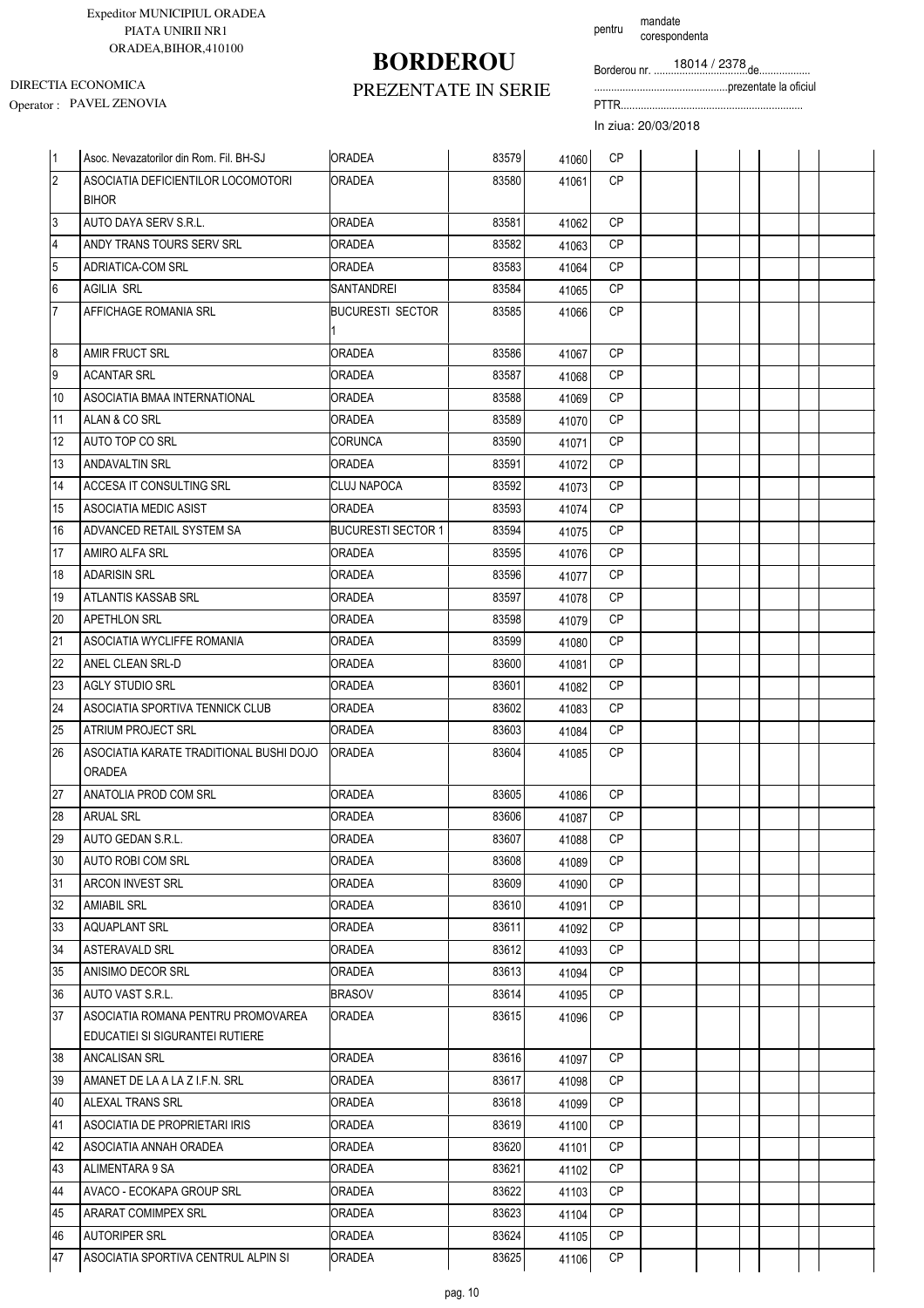# **BORDEROU**

pentru mandate corespondenta

Borderou nr. .................................de..................

...............................................prezentate la oficiul

Operator : PAVEL ZENOVIA PTTR................................................................ DIRECTIA ECONOMICA

### PREZENTATE IN SERIE

|                | <b>SPORT EXTREM</b>                 |                   |       |       |           |  |  |  |
|----------------|-------------------------------------|-------------------|-------|-------|-----------|--|--|--|
| $\overline{1}$ | ARDENT SERV S.R.L.(ELITA)           | <b>SINTANDREI</b> | 83626 | 41107 | <b>CP</b> |  |  |  |
| $\overline{2}$ | ABSTRACT IMPORT-EXPORT SRL          | <b>ORADEA</b>     | 83627 | 41108 | <b>CP</b> |  |  |  |
| 3              | <b>AUTOROM SRL</b>                  | ORADEA            | 83628 | 41109 | <b>CP</b> |  |  |  |
| $\overline{4}$ | ASOCIATIA DE PROPRIETARI AEROPORTUL | ORADEA            | 83629 | 41110 | <b>CP</b> |  |  |  |
| 5              | ANDYDOR TRANS S.R.L.                | ORADEA            | 83630 | 41111 | <b>CP</b> |  |  |  |
| 6              | <b>ANTALMED SRL</b>                 | ORADEA            | 83631 | 41112 | <b>CP</b> |  |  |  |
| $\overline{7}$ | <b>AGRISORG SRL</b>                 | SACADAT           | 83632 | 41113 | <b>CP</b> |  |  |  |
| 8              | AS GRUP SRL                         | ORADEA            | 83633 | 41114 | <b>CP</b> |  |  |  |
| 9              | AKA COMP ART SRL                    | ORADEA            | 83634 | 41115 | CP        |  |  |  |
| 10             | <b>AQUALING SRL</b>                 | ORADEA            | 83635 | 41116 | <b>CP</b> |  |  |  |
| 11             | <b>ANAIARI SRL</b>                  | TILEAGD           | 83636 | 41117 | <b>CP</b> |  |  |  |
| 12             | <b>ALCAHIM SRL</b>                  | ORADEA            | 83637 | 41118 | <b>CP</b> |  |  |  |
| 13             | ATLANTIS SKYKING SRL                | <b>ORADEA</b>     | 83638 | 41119 | <b>CP</b> |  |  |  |
| 14             | <b>AMIRIS SRL</b>                   | <b>ORADEA</b>     | 83639 | 41120 | <b>CP</b> |  |  |  |
| 15             | <b>AQUATOOLS JIMIX</b>              | ORADEA            | 83640 | 41121 | <b>CP</b> |  |  |  |
| 16             | <b>ACTIV MEDIA SRL</b>              | <b>ORADEA</b>     | 83641 | 41122 | <b>CP</b> |  |  |  |
| 17             | <b>ANADRA FLOR SRL</b>              | ORADEA            | 83642 | 41123 | <b>CP</b> |  |  |  |
| 18             | <b>AGROINDIMPEX SRL</b>             | <b>CURTICI</b>    | 83643 | 41124 | CP        |  |  |  |
| 19             | ATODOS SRL                          | ORADEA            | 83644 | 41125 | CP        |  |  |  |
| 20             | ASU INTERNATIONAL SRL               | <b>ORADEA</b>     | 83645 | 41126 | <b>CP</b> |  |  |  |
| 21             | <b>ADAMAR TRADE SRL</b>             | ORADEA            | 83646 | 41127 | <b>CP</b> |  |  |  |
| 22             | ALEXANDER HOLIDAYS SRL              | <b>ORADEA</b>     | 83647 | 41128 | <b>CP</b> |  |  |  |
| 23             | ASOCIATIA JUDETEANA DE POLO BIHOR   | ORADEA            | 83648 | 41129 | <b>CP</b> |  |  |  |
| 24             | AUTO CASA MOTO SRL-D                | ORADEA            | 83649 | 41130 | <b>CP</b> |  |  |  |
| 25             | <b>AYANFIL SRL</b>                  | ORADEA            | 83650 | 41131 | <b>CP</b> |  |  |  |
| 26             | ATLANTIC ROYAL SRL                  | ORADEA            | 83651 | 41132 | <b>CP</b> |  |  |  |
| 27             | <b>AURMARIANA SRL</b>               | INEU              | 83652 | 41133 | <b>CP</b> |  |  |  |
| 28             | AMAMEDICA S.R.L.                    | <b>ORADEA</b>     | 83653 | 41134 | <b>CP</b> |  |  |  |
| 29             | ALIMENTARA 23 S.A.                  | ORADEA            | 83654 | 41135 | <b>CP</b> |  |  |  |
| 30             | ASCENSION PRODCOM S.R.L.            | ORADEA            | 83655 | 41136 | <b>CP</b> |  |  |  |
| 31             | ADIKANT COM SRL                     | <b>ORADEA</b>     | 83656 | 41137 | CP        |  |  |  |
| 32             | <b>AVERS PROMPT SRL</b>             | ORADEA            | 83657 | 41138 | СP        |  |  |  |
| 33             | ASTER PROD SRL                      | ORADEA            | 83658 | 41139 | CP        |  |  |  |
| 34             | AUTOELECTRIC SERVICE S.R.L.         | ORADEA            | 83659 | 41140 | СP        |  |  |  |
| 35             | ADERAMED SRL                        | ORADEA            | 83660 | 41141 | CP.       |  |  |  |
| 36             | <b>ACQUARIO SRL</b>                 | ORADEA            | 83661 | 41142 | CP        |  |  |  |
| 37             | ABC CARA SRL                        | ORADEA            | 83662 | 41143 | CP.       |  |  |  |
| 38             | ANE MARI CONT EXPERT SRL            | ORADEA            | 83663 | 41144 | CP        |  |  |  |
| 39             | ASOCIATIA TRAIESTE VERDE            | ORADEA            | 83664 | 41145 | CP        |  |  |  |
| 40             | AMI TRANSPORT & LOGISTIC SRL        | ORADEA            | 83665 | 41146 | CP.       |  |  |  |
| 41             | ARC BRASOV SRL                      | <b>BRASOV</b>     | 83666 | 41147 | <b>CP</b> |  |  |  |
| 42             | ADAMAL TRANS SRL                    | ORADEA            | 83667 | 41148 | CP.       |  |  |  |
| 43             | ASOCIATIA PRO LIBERTA PARTIUM       | ORADEA            | 83668 | 41149 | CP        |  |  |  |
| 44             | ALEXANDRA NAGY COUTURE              | ORADEA            | 83669 | 41150 | CP        |  |  |  |
| 45             | ARCONCAD SRL                        | ORADEA            | 83670 | 41151 | CP        |  |  |  |
| 46             | ARMADA MGD SRL                      | osorhei           | 83671 | 41152 | CP        |  |  |  |
| 47             | ASOCIATIA CULTURALA MENUMORUT       | <b>ORADEA</b>     | 83672 | 41153 | CP        |  |  |  |
| 48             | ANDRADE TEXTILE S.R.L.              | ORADEA            | 83673 | 41154 | CP.       |  |  |  |
| 49             | ALSO MOB SRL                        | <b>ORADEA</b>     | 83674 | 41155 | <b>CP</b> |  |  |  |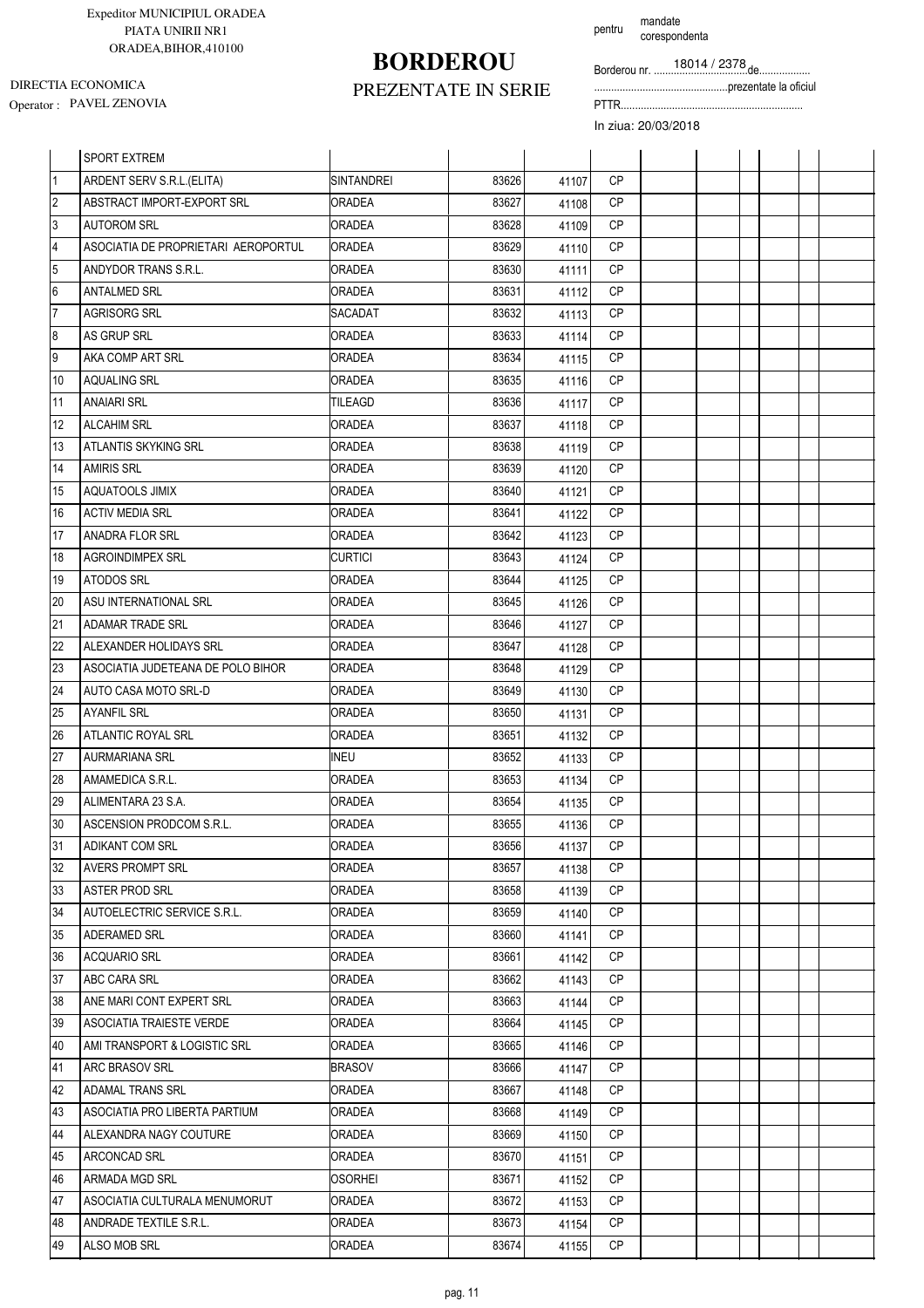# **BORDEROU**

pentru mandate corespondenta

Borderou nr. .................................de..................

...............................................prezentate la oficiul

DIRECTIA ECONOMICA

### PREZENTATE IN SERIE Operator : PAVEL ZENOVIA PTTR................................................................

| 1               | ART MADE SHOES SRL                                                                      | <b>ORADEA</b>                  | 83675 | 41156 | <b>CP</b> |  |  |  |
|-----------------|-----------------------------------------------------------------------------------------|--------------------------------|-------|-------|-----------|--|--|--|
| $\overline{2}$  | AWL GROUP SRL                                                                           | <b>ORADEA</b>                  | 83676 | 41157 | <b>CP</b> |  |  |  |
| $\overline{3}$  | AMBA FOL SRL                                                                            | <b>SANTANDREI</b>              | 83677 | 41158 | <b>CP</b> |  |  |  |
| $\overline{4}$  | ASOCIATIA PYRAMID LEARNING CENTER<br><b>BUCURESTI - PUNCT DE LUCRU STABIL</b><br>ORADEA | <b>ORADEA</b>                  | 83678 | 41159 | <b>CP</b> |  |  |  |
| $\overline{5}$  | AOLA CARGO SRL                                                                          | <b>ORADEA</b>                  | 83679 | 41160 | <b>CP</b> |  |  |  |
| $6\phantom{a}$  | ATELIER JUDIT BOROS SRL                                                                 | <b>ORADEA</b>                  | 83680 | 41161 | <b>CP</b> |  |  |  |
| $\overline{7}$  | ASOC AGENTIA DE DEZV DURABILA A<br><b>JUD.BIHOR</b>                                     | ORADEA                         | 83681 | 41162 | <b>CP</b> |  |  |  |
| 8               | ASOCIATIA PRO EDUCATIE BUCOVEANU                                                        | <b>ORADEA</b>                  | 83682 | 41163 | <b>CP</b> |  |  |  |
| 9               | ARPIS IMPEX S.R.L.                                                                      | SAT TINCA COM.<br><b>TINCA</b> | 83683 | 41164 | <b>CP</b> |  |  |  |
| 10              | <b>ACONALEX SRL</b>                                                                     | <b>ORADEA</b>                  | 83684 | 41165 | <b>CP</b> |  |  |  |
| 11              | <b>AGRESOR SRL</b>                                                                      | ORADEA                         | 83685 | 41166 | <b>CP</b> |  |  |  |
| 12              | ANITAX CONS S.R.L.                                                                      | <b>ORADEA</b>                  | 83686 | 41167 | <b>CP</b> |  |  |  |
| 13              | ASOCIATIA DE PROPRIETARI BARIEREI 16                                                    | <b>ORADEA</b>                  | 83687 | 41168 | <b>CP</b> |  |  |  |
| 14              | <b>ARTSTILCON SRL</b>                                                                   | ORADEA                         | 83688 | 41169 | <b>CP</b> |  |  |  |
| 15              | ARIA CONSTRUCT SRL                                                                      | ORADEA                         | 83689 | 41170 | <b>CP</b> |  |  |  |
| 16              | <b>ARHIFORMA SRL</b>                                                                    | <b>ORADEA</b>                  | 83690 | 41171 | <b>CP</b> |  |  |  |
| 17              | ADMINSTRATIA NATIONALA "APELE<br>ROMANE'-A.B.A CRISURI                                  | ORADEA                         | 83691 | 41172 | CP        |  |  |  |
| 18              | <b>AGROMANIA SRL</b>                                                                    | <b>ORADEA</b>                  | 83692 | 41173 | <b>CP</b> |  |  |  |
| 19              | ALEX FINISARI CONSTR SRL                                                                | ORADEA                         | 83693 | 41174 | <b>CP</b> |  |  |  |
| 20              | <b>AUTOGAMA ZET SRL</b>                                                                 | ORADEA                         | 83694 | 41175 | <b>CP</b> |  |  |  |
| $\overline{21}$ | <b>ALLENGRA SRL</b>                                                                     | <b>ORADEA</b>                  | 83695 | 41176 | <b>CP</b> |  |  |  |
| 22              | AQUA MILL SRL                                                                           | ORADEA                         | 83696 | 41177 | <b>CP</b> |  |  |  |
| 23              | AUTOSERVNISS SRL                                                                        | ORADEA                         | 83697 | 41178 | <b>CP</b> |  |  |  |
| 24              | ALESER CONSULTING SRL                                                                   | ORADEA                         | 83698 | 41179 | <b>CP</b> |  |  |  |
| 25              | ARCOBALENO IMPEX SRL                                                                    | <b>ORADEA</b>                  | 83699 | 41180 | <b>CP</b> |  |  |  |
| 26              | <b>AUTOMOND SRL</b>                                                                     | <b>ORADEA</b>                  | 83700 | 41181 | <b>CP</b> |  |  |  |
| 27              | <b>ARCTIC SA</b>                                                                        | <b>GAESTI</b>                  | 83701 | 41182 | <b>CP</b> |  |  |  |
| 28              | <b>ATEXIM SRL</b>                                                                       | COM. OSORHEI                   | 83702 | 41183 | <b>CP</b> |  |  |  |
| 29              | AGRO TERA SRL                                                                           | <b>ORADEA</b>                  | 83703 | 41184 | <b>CP</b> |  |  |  |
| 30              | ASOCIATIA ACOPERAMENTUL MAICII<br>DOMNULUI                                              | <b>ORADEA</b>                  | 83704 | 41185 | CP        |  |  |  |
| 31              | ASOCIATIA DE PROPRIETARI CAZABAN ONESTI ORADEA                                          |                                | 83705 | 41186 | <b>CP</b> |  |  |  |
| 32              | ATRACTA TRADING S.R.L.                                                                  | <b>ORADEA</b>                  | 83706 | 41187 | CP.       |  |  |  |
| 33              | ALARM CENTER SRL                                                                        | <b>ORADEA</b>                  | 83707 | 41188 | CP        |  |  |  |
| 34              | ARMEXPERT S.R.L.                                                                        | <b>ORADEA</b>                  | 83708 | 41189 | <b>CP</b> |  |  |  |
| 35              | ALEX GUI TRANS S.R.L.                                                                   | ORADEA                         | 83709 | 41190 | CP        |  |  |  |
| 36              | <b>ACTIV MANAGEMENT SRL</b>                                                             | <b>ORADEA</b>                  | 83710 | 41191 | <b>CP</b> |  |  |  |
| 37              | ALBATERRA SRL                                                                           | ORADEA                         | 83711 | 41192 | <b>CP</b> |  |  |  |
| 38              | <b>ACURA SRL</b>                                                                        | ORADEA                         | 83712 | 41193 | CP        |  |  |  |
| 39              | <b>ADVANTA SRL</b>                                                                      | <b>DIOSIG</b>                  | 83713 | 41194 | CP        |  |  |  |
| 40              | <b>AUTO COCIUBEI SRL</b>                                                                | ORADEA                         | 83714 | 41195 | CP.       |  |  |  |
| 41              | <b>ASREF SRL</b>                                                                        | <b>ORADEA</b>                  | 83715 | 41196 | <b>CP</b> |  |  |  |
| 42              | AL COR FOOD & SERVICE SRL                                                               | <b>ORADEA</b>                  | 83716 | 41197 | CP        |  |  |  |
| 43              | <b>ATLANSOFT SRL</b>                                                                    | <b>ORADEA</b>                  | 83717 | 41198 | CP        |  |  |  |
| 44              | ASOCIATIA DE PROPRIETARI NUFARUL PLAZA<br>ORADEA                                        | <b>ORADEA</b>                  | 83718 | 41199 | CP        |  |  |  |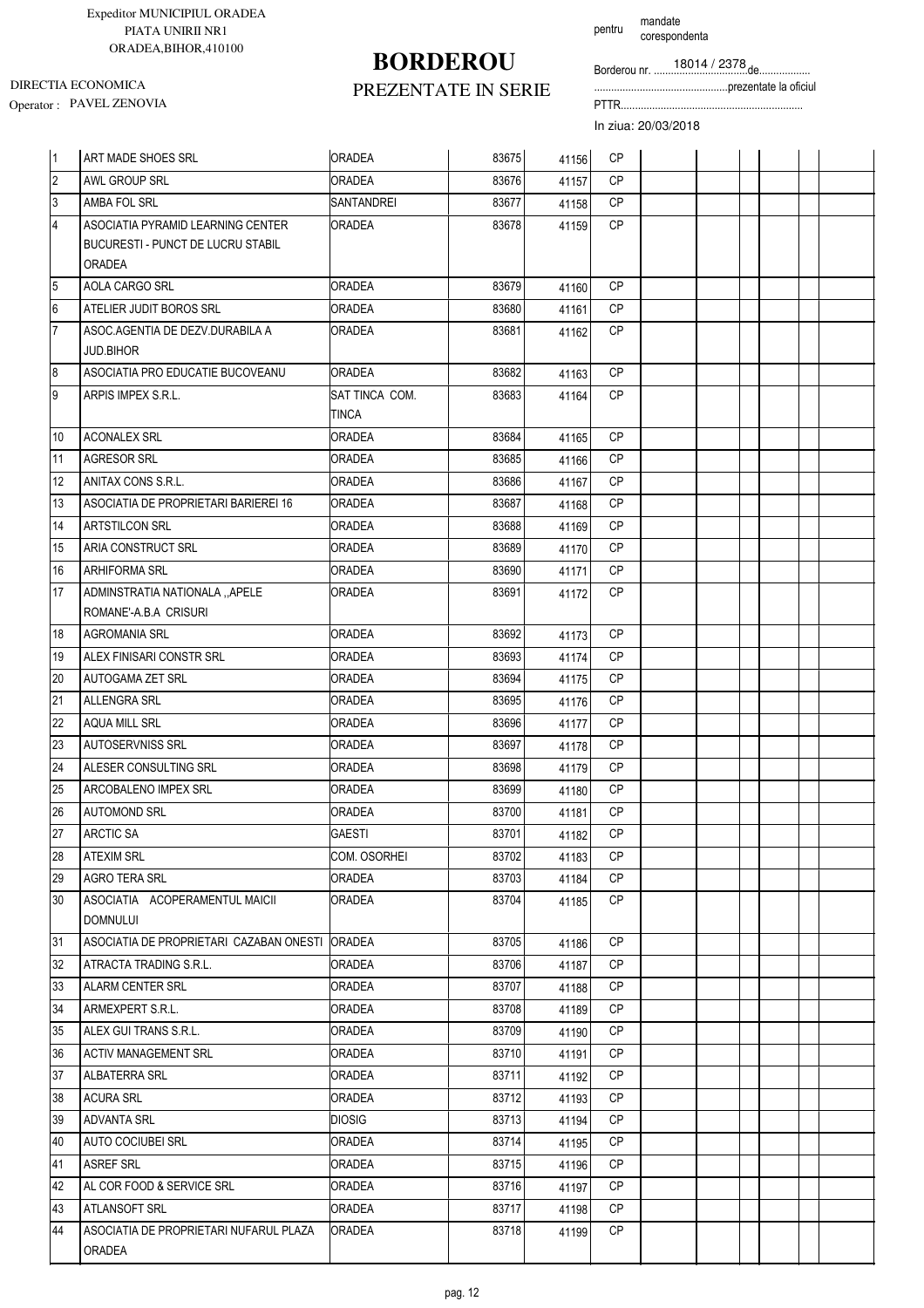# **BORDEROU**

pentru mandate corespondenta

Borderou nr. .................................de..................

...............................................prezentate la oficiul

### PREZENTATE IN SERIE

In ziua: 20/03/2018

| 1              | <b>ANTONIA&amp;RADU SRL</b>            | <b>ORADEA</b>      | 83719 | 41200 | CP        |  |  |  |
|----------------|----------------------------------------|--------------------|-------|-------|-----------|--|--|--|
| $\overline{2}$ | ASOCIATIA ELLEL ROMANIA                | <b>ORADEA</b>      | 83720 | 41201 | <b>CP</b> |  |  |  |
| 3              | <b>ATMASOL SRL</b>                     | ORADEA             | 83721 | 41202 | <b>CP</b> |  |  |  |
| 4              | AQUILA INTERNATIONAL SRL               | ORADEA             | 83722 | 41203 | <b>CP</b> |  |  |  |
| 5              | <b>ALEYMERY SRL</b>                    | <b>BAILE FELIX</b> | 83723 | 41204 | CP        |  |  |  |
| l6             | <b>ALMIRIOS SRL</b>                    | <b>ORADEA</b>      | 83724 | 41205 | CP        |  |  |  |
| $\overline{7}$ | ALVISTRUCT SRL                         | ORADEA             | 83725 | 41206 | CP        |  |  |  |
| 8              | AYAN IMPRUMUTURI IFN SRL               | ORADEA             | 83726 | 41207 | CP        |  |  |  |
| 9              | AF GARDEN SRL                          | ORADEA             | 83727 | 41208 | <b>CP</b> |  |  |  |
| 10             | ASOCIATIA TRANSPORTATORILOR RUTIERI    | <b>ORADEA</b>      | 83728 | 41209 | <b>CP</b> |  |  |  |
|                | <b>BIHOR</b>                           |                    |       |       |           |  |  |  |
| 11             | ADEDEDALEX TRANS SRL                   | <b>ORADEA</b>      | 83729 | 41210 | <b>CP</b> |  |  |  |
| 12             | ADB GOLD SRL                           | <b>ORADEA</b>      | 83730 | 41211 | <b>CP</b> |  |  |  |
| 13             | AGROMEC ORADEA SA                      | <b>ORADEA</b>      | 83731 | 41212 | <b>CP</b> |  |  |  |
| 14             | ASOCIATIA SPORTIVA F.C. BIHOR 99       | ORADEA             | 83732 | 41213 | <b>CP</b> |  |  |  |
| 15             | ANDORSA SRL                            | ORADEA             | 83733 | 41214 | <b>CP</b> |  |  |  |
| 16             | ARHETIP S.R.L.                         | ORADEA             | 83734 | 41215 | <b>CP</b> |  |  |  |
| 17             | ASOCIATIA MARIA RADIO ERDELY           | ORADEA             | 83735 | 41216 | CP        |  |  |  |
| 18             | <b>ADRIMEX SRL</b>                     | ORADEA             | 83736 | 41217 | <b>CP</b> |  |  |  |
| 19             | ADRUSOMA SRL                           | ORADEA             | 83737 | 41218 | <b>CP</b> |  |  |  |
| 20             | ASOCIATIA PESCARILOR SPORTIVI AQUA     | ORADEA             | 83738 | 41219 | CP        |  |  |  |
|                | <b>CRISIUS</b>                         |                    |       |       |           |  |  |  |
| 21             | ACF CONFIDENT SRL                      | <b>ORADEA</b>      | 83739 | 41220 | <b>CP</b> |  |  |  |
| 22             | ADRIATIC SEA FISH SRL                  | ORADEA             | 83740 | 41221 | СP        |  |  |  |
| 23             | ANESTI FARM S.R.L.                     | ORADEA             | 83741 | 41222 | CP        |  |  |  |
| 24             | ALEXIAS PLAST SRL                      | TIMISOARA          | 83742 | 41223 | <b>CP</b> |  |  |  |
| 25             | ARTIFIERRO PROD SRL                    | ORADEA             | 83743 | 41224 | CP        |  |  |  |
| 26             | ART SHOUES & ACCESSORIES SRL           | ORADEA             | 83744 | 41225 | <b>CP</b> |  |  |  |
| 27             | <b>AVRITEX SRL</b>                     | ORADEA             | 83745 | 41226 | CP        |  |  |  |
| 28             | ASOCIATIA EUROLINGVA - FILIALA ORADEA  | <b>ORADEA</b>      | 83746 | 41227 | <b>CP</b> |  |  |  |
| 29             | ARA DIVERT CONCEPT SRL                 | ORADEA             | 83747 | 41228 | <b>CP</b> |  |  |  |
| 30             | ADRIANESTTRANS SRL                     | <b>ORADEA</b>      | 83748 | 41229 | <b>CP</b> |  |  |  |
| 31             | ARTEMIS TRAVEL SRL                     | ORADEA             | 83749 | 41230 | CP.       |  |  |  |
| 32             | ANDRE LUI SRL                          | <b>ORADEA</b>      | 83750 | 41231 | СP        |  |  |  |
| 33             | ACCORD ENERRGY MT SRL                  | <b>ORADEA</b>      | 83751 | 41232 | CP        |  |  |  |
| 34             | AUTOLUCE S.R.L.                        | ORADEA             | 83752 | 41233 | <b>CP</b> |  |  |  |
| 35             | AUTO SANTA SRL                         | ORADEA             | 83753 | 41234 | <b>CP</b> |  |  |  |
| 36             | AUTO IANA SRL                          | <b>ORADEA</b>      | 83754 | 41235 | CP        |  |  |  |
| 37             | ASOCIATIA LUPTATORILOR PENTRU VICTORIA | <b> ORADEA</b>     | 83755 | 41236 | СP        |  |  |  |
|                | REVOLUTIEI ROMANE DIN DEC.1989         |                    |       |       |           |  |  |  |
| 38             | ASOCIATIA DE PROPRIETARI CLUJULUI NR.4 | <b>ORADEA</b>      | 83756 | 41237 | CP        |  |  |  |
| 39             | ATROPA FARM SRL                        | ORADEA             | 83757 | 41238 | CP        |  |  |  |
| 40             | AMI ART SRL                            | ORADEA             | 83758 | 41239 | СP        |  |  |  |
| 41             | ALEVAMI CONT SRL                       | <b>ORADEA</b>      | 83759 | 41240 | CP        |  |  |  |
| 42             | ALFA MOTOR TRADE SRL                   | <b>ORADEA</b>      | 83760 | 41241 | CP        |  |  |  |
| 43             | AQUA PURA SRL                          | ORADEA             | 83761 | 41242 | <b>CP</b> |  |  |  |
| 44             | AGRIA TRADING SRL                      | <b>ORADEA</b>      | 83762 | 41243 | СP        |  |  |  |
| 45             | ATOMEDICAL VEST SRL                    | ORADEA             | 83763 | 41244 | CP.       |  |  |  |
| 46             | ANABOND SRL                            | <b>ORADEA</b>      | 83764 | 41245 | <b>CP</b> |  |  |  |
| 47             | ANETT & VIKI COSMETIX S.R.L.           | BIHARIA            | 83765 | 41246 | CP.       |  |  |  |
| 48             | <b>AVATRADE ART SRL</b>                | <b>ORADEA</b>      | 83766 | 41247 | CP        |  |  |  |

DIRECTIA ECONOMICA

Operator : PAVEL ZENOVIA PTTR................................................................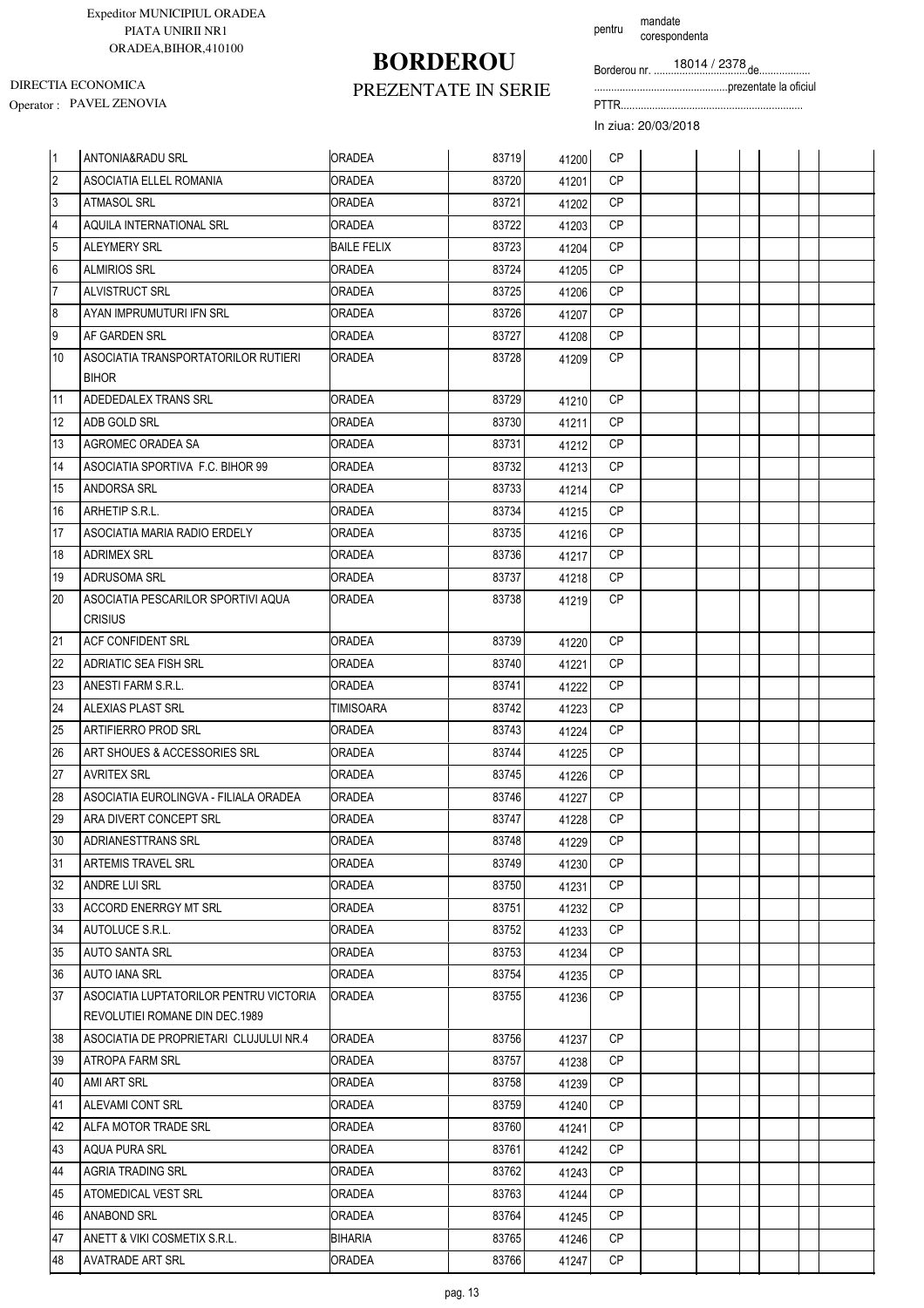# **BORDEROU**

corespondenta

pentru mandate

Borderou nr. .................................de..................

...............................................prezentate la oficiul

Operator : PAVEL ZENOVIA PTTR................................................................ DIRECTIA ECONOMICA

### PREZENTATE IN SERIE

| l 1            | AWS AUTOGLASS SRL                                 | <b>BUCURESRI SECTOR 2</b> | 83767 | 41248 | <b>CP</b> |  |  |  |
|----------------|---------------------------------------------------|---------------------------|-------|-------|-----------|--|--|--|
| $\overline{2}$ | ACTUAL VEST CONSULT SRL                           | <b>ORADEA</b>             | 83768 | 41249 | <b>CP</b> |  |  |  |
| 3              | <b>ALINTIN EXPRES SRL</b>                         | <b>ORADEA</b>             | 83769 | 41250 | <b>CP</b> |  |  |  |
| 4              | ALVAL ASIGURARI SRL                               | ORADEA                    | 83770 | 41251 | <b>CP</b> |  |  |  |
| 5              | <b>AVICONPREST SA</b>                             | <b>ORADEA</b>             | 83771 | 41252 | <b>CP</b> |  |  |  |
| 6              | ANPERO SRL                                        | Rontau                    | 83772 | 41253 | <b>CP</b> |  |  |  |
| $\overline{7}$ | ASOCIATIA DE PROPRIETARI CRISTAL                  | ORADEA                    | 83773 | 41254 | <b>CP</b> |  |  |  |
| 8              | <b>AGROCOMERS SRL</b>                             | ORADEA                    | 83774 | 41255 | <b>CP</b> |  |  |  |
| 9              | ANY SRL                                           | ORADEA                    | 83775 | 41256 | <b>CP</b> |  |  |  |
| 10             | ASOCIATIA EL SADAI                                | ORADEA                    | 83776 | 41257 | <b>CP</b> |  |  |  |
| 11             | ASOCIATIA FOTBAL CLUB VIITORUL ORADEA             | <b>ORADEA</b>             | 83777 | 41258 | <b>CP</b> |  |  |  |
| 12             | ASOCIATIA DE PROPRIETARI MIHAI PAVEL              | ORADEA                    | 83778 | 41259 | <b>CP</b> |  |  |  |
| 13             | ARIAL & PARTNERS SRL                              | ORADEA                    | 83779 | 41260 | <b>CP</b> |  |  |  |
| 14             | ANDEZ-UNIVERS IMPORT-EXPORT SRL                   | ORADEA                    | 83780 | 41261 | CP        |  |  |  |
| 15             | AURA MAGAZINE S.R.L.                              | ORADEA                    | 83781 | 41262 | CP        |  |  |  |
| 16             | <b>ALFA PLAST SRL</b>                             | ORADEA                    | 83782 | 41263 | <b>CP</b> |  |  |  |
| 17             | ARTENOVA SRL                                      | ORADEA                    | 83783 | 41264 | <b>CP</b> |  |  |  |
| 18             | ALTEREGO CONSTRUCTII SRL                          | ORADEA                    | 83784 | 41265 | <b>CP</b> |  |  |  |
| 19             | <b>AGESYS SRL</b>                                 | ORADEA                    | 83785 | 41266 | <b>CP</b> |  |  |  |
| 20             | ALUDEA SRL                                        | ORADEA                    | 83786 | 41267 | <b>CP</b> |  |  |  |
| 21             | ANGIHAN SRL                                       | ORADEA                    | 83787 | 41268 | <b>CP</b> |  |  |  |
| 22             | AVE BIHOR SRL                                     | SALONTA                   | 83788 | 41269 | <b>CP</b> |  |  |  |
| 23             | <b>AUBEROL SRL</b>                                | SANMARTIN                 | 83789 | 41270 | <b>CP</b> |  |  |  |
| 24             | <b>ATIFRANK SRL</b>                               | <b>ORADEA</b>             | 83790 | 41271 | <b>CP</b> |  |  |  |
| 25             | <b>AVRATAX SRL</b>                                | ORADEA                    | 83791 | 41272 | <b>CP</b> |  |  |  |
| 26             | ASOCIATIA CENTRUL CRESTIN VIATA NOUA              | ORADEA                    | 83792 | 41273 | CP        |  |  |  |
|                | ORADEA                                            |                           |       |       |           |  |  |  |
| 27             | ALEXIS AGRO COM IMPEX SRL                         | <b>ORADEA</b>             | 83793 | 41274 | <b>CP</b> |  |  |  |
| 28             | ARMONIA PRIN NATURA SRL                           | ORADEA                    | 83794 | 41275 | <b>CP</b> |  |  |  |
| 29             | <b>ALGORITM SRL</b>                               | <b>BRAZII DE SUS</b>      | 83795 | 41276 | <b>CP</b> |  |  |  |
| 30             | APROMAG FRUCT SRL                                 | ORADEA                    | 83796 | 41277 | <b>CP</b> |  |  |  |
| 31             | <b>ACOMIN SA</b>                                  | DEVA                      | 83797 | 41278 | СP        |  |  |  |
| 32             | ASOCIATIA DE PROPRIETARI GRIGORE<br><b>URECHE</b> | ORADEA                    | 83798 | 41279 | CP.       |  |  |  |
| 33             | AS PRODIMEX S.R.L.                                | ORADEA                    | 83799 | 41280 | CP.       |  |  |  |
| 34             | AREDICA ELECTRO SRL                               | ORADEA                    | 83800 | 41281 | CP        |  |  |  |
| 35             | <b>ANGINSAN SRL</b>                               | ORADEA                    | 83801 | 41282 | CP.       |  |  |  |
| 36             | ASOCIATIA CENTRUL CRESTIN BIRUINTA                | ORADEA                    | 83802 | 41283 | СP        |  |  |  |
| 37             | ASEM AGENT DE ASIGURARI SRL                       | ORADEA                    | 83803 | 41284 | CP.       |  |  |  |
| 38             | ASOCIATIA INSTRUIT                                | ORADEA                    | 83804 | 41285 | CP        |  |  |  |
| 39             | ASOCIATIA PENTRU PROMOVAREA                       | ORADEA                    | 83805 | 41286 | CP.       |  |  |  |
|                | AFACERILOR IN ROMANIA                             |                           |       |       |           |  |  |  |
| 40             | <b>ACTIV DISTRIBUTION SRL</b>                     | ORADEA                    | 83806 | 41287 | CP.       |  |  |  |
| 41             | <b>ACTIVE TRUCKS SRL</b>                          | ORADEA                    | 83807 | 41288 | СP        |  |  |  |
| 42             | ANGELAS CAR SRL                                   | ORADEA                    | 83808 | 41289 | CP.       |  |  |  |
| 43             | AZS EUROPEXPEDITION SRL                           | ORADEA                    | 83809 | 41290 | <b>CP</b> |  |  |  |
| 44             | AGROLINE MECANICS SRL                             | ORADEA                    | 83810 | 41291 | CP        |  |  |  |
| 45             | ASOCIATIA WHITE WOLVES MC ORADEA                  | ORADEA                    | 83811 | 41292 | CP.       |  |  |  |
|                | <b>ABEUS SRL</b>                                  | ORADEA                    | 83812 | 41293 | СP        |  |  |  |
| 46             |                                                   |                           |       |       |           |  |  |  |
| 47             | ACTIVE SUPORT TEAM SRL                            | ORADEA                    | 83813 | 41294 | <b>CP</b> |  |  |  |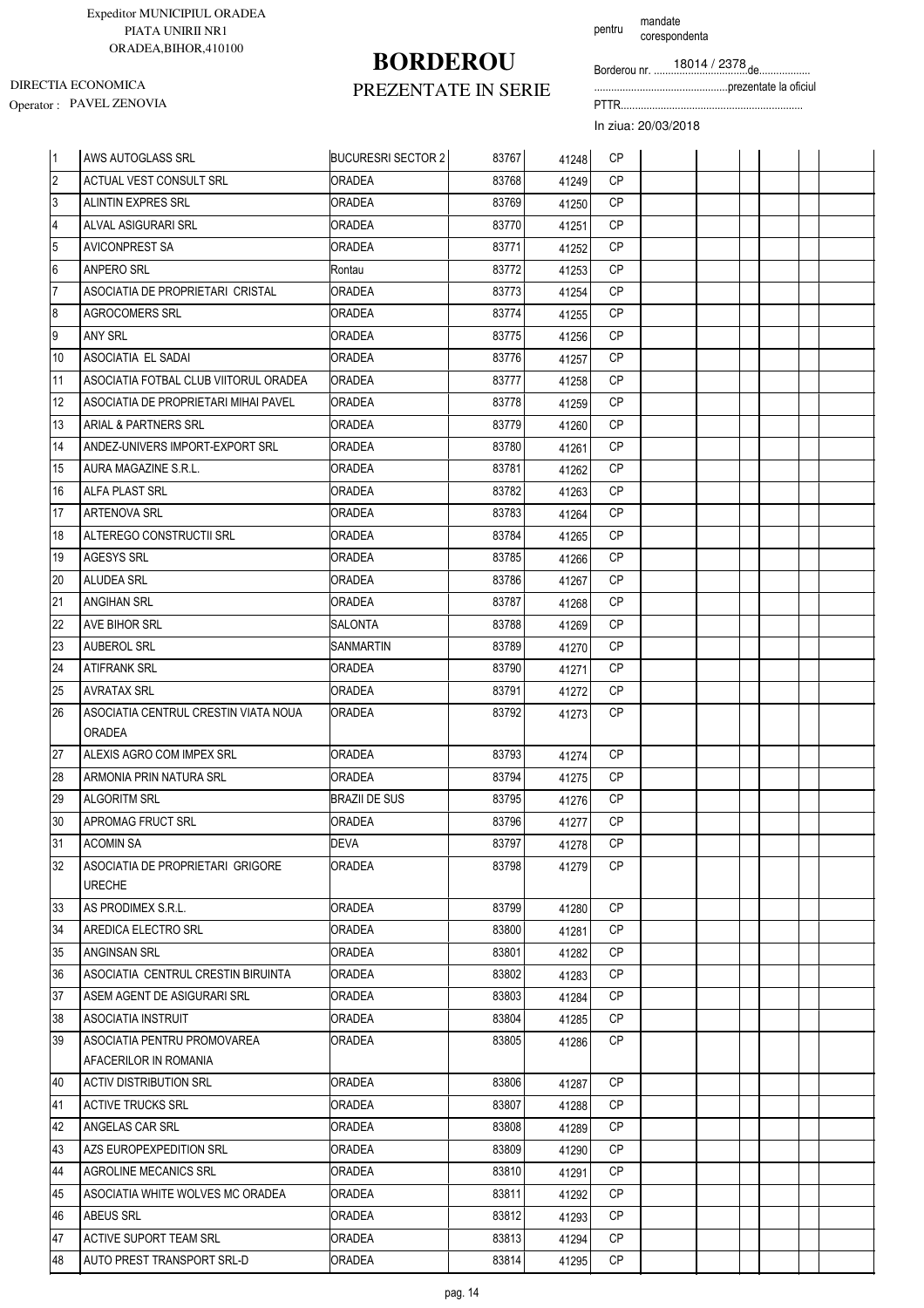## **BORDEROU**

pentru mandate corespondenta

Borderou nr. .................................de..................

...............................................prezentate la oficiul

Operator : PAVEL ZENOVIA PTTR................................................................ DIRECTIA ECONOMICA

### PREZENTATE IN SERIE

| 11             | ASOCIATIA DE PROPRIETARI ATELIERELOR 11                | <b>ORADEA</b>             | 83815 | 41296 | <b>CP</b> |  |  |  |
|----------------|--------------------------------------------------------|---------------------------|-------|-------|-----------|--|--|--|
| $\overline{2}$ | ASOCIATIA VLADIMIR ANGELMAN                            | <b>ORADEA</b>             | 83816 | 41297 | <b>CP</b> |  |  |  |
| 3              | <b>ALYKIS SRL</b>                                      | <b>ORADEA</b>             | 83817 | 41298 | <b>CP</b> |  |  |  |
| $\overline{4}$ | AUTOCRISANA S.A.                                       | <b>ORADEA</b>             | 83818 | 41299 | <b>CP</b> |  |  |  |
| 5              | ASOCIATIA DE PROPRIETARI 118 VEST                      | ORADEA                    | 83819 | 41300 | <b>CP</b> |  |  |  |
|                | <b>ROGERIUS</b>                                        |                           |       |       |           |  |  |  |
| 6              | ALDARA CHIM SRL                                        | CORDAU                    | 83820 | 41301 | <b>CP</b> |  |  |  |
| $\overline{7}$ | ASOCIATIA DE PROPRIETARI FLAMARION                     | <b>ORADEA</b>             | 83821 | 41302 | <b>CP</b> |  |  |  |
| 8              | <b>ARDAN COM SRL</b>                                   | <b>ORADEA</b>             | 83822 | 41303 | <b>CP</b> |  |  |  |
| 9              | <b>ASTRAL IMPEX S.R.L.</b>                             | ARAD                      | 83823 | 41304 | CP        |  |  |  |
| 10             | ASOCIATIA CLUB SPORTIV ROO KIES                        | <b>ORADEA</b>             | 83824 | 41305 | <b>CP</b> |  |  |  |
| 11             | <b>ACONTES SRL</b>                                     | ORADEA                    | 83825 | 41306 | <b>CP</b> |  |  |  |
| 12             | ARAGOR                                                 | <b>ORADEA</b>             | 83826 | 41307 | CP        |  |  |  |
| 13             | AS ANA CONSULTING SRL                                  | <b>ORADEA</b>             | 83827 | 41308 | <b>CP</b> |  |  |  |
| 14             | ALPHA DIGITAL CENTER SRL                               | <b>ORADEA</b>             | 83828 | 41309 | CP        |  |  |  |
| 15             | <b>ARCHEMIKAL SRL</b>                                  | ORADEA                    | 83829 | 41310 | <b>CP</b> |  |  |  |
| 16             | ANDSERKO SRL                                           | <b>ORADEA</b>             | 83830 | 41311 | CP        |  |  |  |
| 17             | ATT INTERIM SRL                                        | ORADEA                    | 83831 | 41312 | <b>CP</b> |  |  |  |
| 18             | ANDRACOZ SRL-D                                         | SANTANDREI                | 83832 | 41313 | <b>CP</b> |  |  |  |
| 19             | ARTDENTISTREE SRL - D                                  | ORADEA                    | 83833 | 41314 | <b>CP</b> |  |  |  |
| 20             | ANTOANDREI TRANS SRL                                   | <b>ORADEA</b>             | 83834 | 41315 | <b>CP</b> |  |  |  |
| 21             | ART PIZZA SRL                                          | <b>ORADEA</b>             | 83835 | 41316 | CP        |  |  |  |
| 22             | ALUCIM LOGISTIC SRL-D                                  | ORADEA                    | 83836 | 41317 | CP        |  |  |  |
| 23             | AYLA CONSTRUCT SRL                                     | ORADEA                    | 83837 | 41318 | <b>CP</b> |  |  |  |
| 24             | <b>AURIS BYTE SRL</b>                                  | <b>ORADEA</b>             | 83838 | 41319 | <b>CP</b> |  |  |  |
| 25             | ASOCIATIA BUSINESS & INTERCULTURAL                     | ORADEA                    | 83839 | 41320 | CP        |  |  |  |
|                | <b>CHALLENGE</b>                                       |                           |       |       |           |  |  |  |
| 26             | A&Z MOTO GROUP SRL                                     | <b>ORADEA</b>             | 83840 | 41321 | CP        |  |  |  |
| 27             | <b>ARBICOM SRL</b>                                     | ORADEA                    | 83841 | 41322 | <b>CP</b> |  |  |  |
| 28             | AKTAA COMPANY IMPEX SRL                                | <b>ORADEA</b>             | 83842 | 41323 | <b>CP</b> |  |  |  |
| 29             | AQUAPOL - ROMANIA SRL                                  | <b>ORADEA</b>             | 83843 | 41324 | <b>CP</b> |  |  |  |
| 30             | ASOCIATIA CARITATIVA ROMANO-ENGLEZA<br><b>MEDICAID</b> | <b>JORADEA</b>            | 83844 | 41325 | CP.       |  |  |  |
| 31             | <b>AIVIL COM SRL</b>                                   | <b>ORADEA</b>             | 83845 | 41326 | <b>CP</b> |  |  |  |
| 32             | ALFIM IMPEX S.R.L.                                     | ORADEA                    | 83846 | 41327 | CP.       |  |  |  |
| 33             | <b>AUTOLAND SRL</b>                                    | ORADEA                    | 83847 | 41328 | CP        |  |  |  |
| 34             | AUTOBI S.R.L.                                          | ORADEA                    | 83848 | 41329 | CP        |  |  |  |
| 35             | ADAGENOVIA COM S.R.L.                                  | <b>ORADEA</b>             | 83849 | 41330 | CP        |  |  |  |
| 36             | <b>ASRAD SRL</b>                                       | <b>ORADEA</b>             | 83850 | 41331 | CP        |  |  |  |
| 37             | ALLSYS ENERGY S.A.                                     | <b>SECTOR 1 BUCURESTI</b> | 83851 | 41332 | CP.       |  |  |  |
| 38             | ADEN FARM SRL                                          | ORADEA                    | 83852 | 41333 | СP        |  |  |  |
| 39             | AS CS AGILITY ORADEA                                   | <b>ORADEA</b>             | 83853 | 41334 | CP        |  |  |  |
| 40             | AUDITEXPERT CONSULTING SRL                             | ORADEA                    | 83854 | 41335 | CP.       |  |  |  |
| 41             | AUTO ROM SRL                                           | BUCURESTI                 | 83855 | 41336 | <b>CP</b> |  |  |  |
| 42             | <b>AMATIC SRL</b>                                      | <b>ORADEA</b>             | 83856 | 41337 | CP.       |  |  |  |
| 43             | AGROCONSTRUCT GHEORGHE SRL                             | DRAGANESTI                | 83857 | 41338 | CP        |  |  |  |
| 44             | ALEBIA LUX SRL                                         | <b>BAILE FELIX</b>        | 83858 | 41339 | CP        |  |  |  |
| 45             | AUTO COM TRUCK                                         | ORADEA                    | 83859 | 41340 | <b>CP</b> |  |  |  |
| 46             | ANNIA TAX S.R.L.                                       | ORADEA                    | 83860 | 41341 | <b>CP</b> |  |  |  |
| 47             | ASIGEST BROKER DE ASIGURARE                            | <b>BUCURESTI</b>          | 83861 | 41342 | <b>CP</b> |  |  |  |
|                | REASIGURARE SA                                         |                           |       |       |           |  |  |  |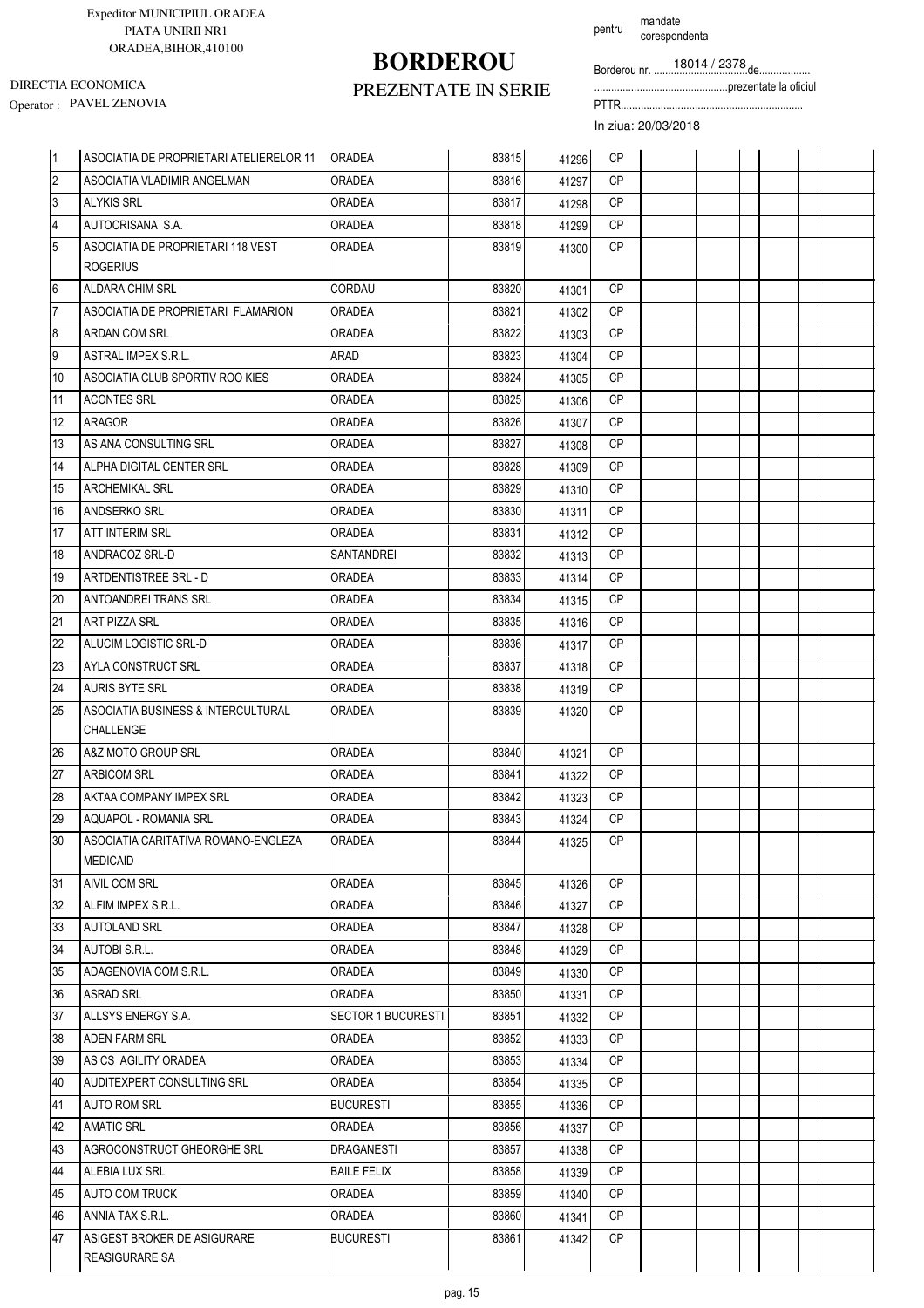# **BORDEROU**

PREZENTATE IN SERIE

DIRECTIA ECONOMICA

Borderou nr. .................................de.................. corespondenta

...............................................prezentate la oficiul

Operator : PAVEL ZENOVIA PTTR................................................................

In ziua: 20/03/2018

pentru mandate

| $\vert$ 1       | ABS NORTH BETTING SRL                                     | SAT CIOFLICENI,<br><b>COMUNA SNAGOV</b> | 83862 | 41343 | <b>CP</b> |  |  |  |
|-----------------|-----------------------------------------------------------|-----------------------------------------|-------|-------|-----------|--|--|--|
| $\overline{2}$  | <b>AUTOBIHOR SRL</b>                                      | SALDABAGIU DE<br><b>MUNTE</b>           | 83863 | 41344 | <b>CP</b> |  |  |  |
| 3               | <b>ARHITECT DESIGN SRL</b>                                | <b>ORADEA</b>                           | 83864 | 41345 | <b>CP</b> |  |  |  |
| $\overline{4}$  | ALTEX CONSULTING SRL                                      | PIATRA NEAMT                            | 83865 | 41346 | CP        |  |  |  |
| 5               | AUTOMATIC CONTROL SRL                                     | <b>NEGRESTIOAS</b>                      | 83866 | 41347 | <b>CP</b> |  |  |  |
| $6\phantom{.}6$ | APUSENI TRUCKS AND CARS SRL                               | SANMARTIN                               | 83867 | 41348 | <b>CP</b> |  |  |  |
| $\overline{7}$  | AUTO DORINA MEDICAL SRL                                   | ORADEA                                  | 83868 | 41349 | <b>CP</b> |  |  |  |
| 8               | ARHIVARE PROMPTA SRL                                      | <b>ORADEA</b>                           | 83869 | 41350 | <b>CP</b> |  |  |  |
| 9               | <b>ATACRET SRL</b>                                        | ORADEA                                  | 83870 | 41351 | <b>CP</b> |  |  |  |
| 10              | AYANO ROMANIA SRL                                         | ORADEA                                  | 83871 | 41352 | CP        |  |  |  |
| 11              | <b>AUTOCLINICA SRL</b>                                    | <b>ORADEA</b>                           | 83872 | 41353 | CP        |  |  |  |
| 12              | APRO-CRISANA SA                                           | ORADEA                                  | 83873 | 41354 | <b>CP</b> |  |  |  |
| 13              | <b>ASTOR IMPEX SRL</b>                                    | <b>ORADEA</b>                           | 83874 | 41355 | <b>CP</b> |  |  |  |
| 14              | ASOCIATIA SPORTIVA CADALORA AUTO MOTO<br><b>TEAM</b>      | ORADEA                                  | 83875 | 41356 | <b>CP</b> |  |  |  |
| 15              | ARTCONSTRUCT SRL                                          | <b>ORADEA</b>                           | 83876 | 41357 | <b>CP</b> |  |  |  |
| 16              | <b>AUTORUF SRL</b>                                        | <b>ORADEA</b>                           | 83877 | 41358 | CP        |  |  |  |
| 17              | ADIREGI IMPEX SRL                                         | Sintion                                 | 83878 | 41359 | <b>CP</b> |  |  |  |
| 18              | ATU IMPORT-EXPORT S.R.L.                                  | ORADEA                                  | 83879 | 41360 | <b>CP</b> |  |  |  |
| 19              | AUTO BAND S.R.L.                                          | <b>ORADEA</b>                           | 83880 | 41361 | <b>CP</b> |  |  |  |
| 20              | ASOCIATIA COLEGIUL CONSILIERILOR JURIDICI<br><b>BIHOR</b> | <b>ORADEA</b>                           | 83881 | 41362 | <b>CP</b> |  |  |  |
| 21              | AISFILD SERT COM S.R.L.                                   | <b>ORADEA</b>                           | 83882 | 41363 | CP        |  |  |  |
| 22              | ASOCIATIA FLORIDA                                         | ORADEA                                  | 83883 | 41364 | <b>CP</b> |  |  |  |
| 23              | <b>ALPERTUS SRL</b>                                       | <b>ORADEA</b>                           | 83884 | 41365 | <b>CP</b> |  |  |  |
| 24              | ASOCIATIA FILANTROPIA ORADEA                              | ORADEA                                  | 83885 | 41366 | <b>CP</b> |  |  |  |
| 25              | AKABE TRANSPORT SRL                                       | ORADEA                                  | 83886 | 41367 | <b>CP</b> |  |  |  |
| 26              | AQUA SELVA S.R.L.                                         | <b>ORADEA</b>                           | 83887 | 41368 | <b>CP</b> |  |  |  |
| 27              | ADAM BEAUTY S.R.L.                                        | <b>ORADEA</b>                           | 83888 | 41369 | <b>CP</b> |  |  |  |
| 28              | AUGSBURG INTERNATIONAL IMPEX S.R.L.                       | <b>BUCURESTI</b>                        | 83889 | 41370 | <b>CP</b> |  |  |  |
| 29              | AYAN CREDIT IFN S.R.L.                                    | <b>ORADEA</b>                           | 83890 | 41371 | CP        |  |  |  |
| 30              | ANABOSERV SRL                                             | ORADEA                                  | 83891 | 41372 | CP        |  |  |  |
| 31              | AMORESE SRL                                               | <b>ORADEA</b>                           | 83892 | 41373 | <b>CP</b> |  |  |  |
| 32              | AXIA NOVA PROPERTY HOLDINGS SRL                           | <b>BUCURESTI SECTOR</b>                 | 83893 | 41374 | CP        |  |  |  |
| 33              | ASOCIATIA HALMAGEAN                                       | <b>ORADEA</b>                           | 83894 | 41375 | CP        |  |  |  |
| 34              | <b>AVIAROM SA</b>                                         | <b>IASI</b>                             | 83895 | 41376 | CP        |  |  |  |
| 35              | AMIADO COM SRL                                            | ORADEA                                  | 83896 | 41377 | CP.       |  |  |  |
| 36              | ASOCIATIA DE DEZVOLTARE LOCALA                            | <b>ORADEA</b>                           | 83897 | 41378 | <b>CP</b> |  |  |  |
| 37              | ASOC. MANIFEST ORADEA                                     | ORADEA                                  | 83898 | 41379 | CP        |  |  |  |
| 38              | ALOE BUSINESS SRL                                         | <b>ORADEA</b>                           | 83899 | 41380 | CP        |  |  |  |
| 39              | ANTENE REF S.R.L.                                         | <b>ORADEA</b>                           | 83900 | 41381 | CP        |  |  |  |
| 40              | <b>ATRIX COM SRL</b>                                      | ORADEA                                  | 83901 | 41382 | CP        |  |  |  |
| 41              | ADCODA IMPEX SRL                                          | <b>ORADEA</b>                           | 83902 | 41383 | CP.       |  |  |  |
| 42              | ASOCIATIA SPORTIVA OLDBOYS                                | ORADEA                                  | 83903 | 41384 | CP        |  |  |  |
| 43              | AMBIENT SYSTEMS SRL                                       | <b>ORADEA</b>                           | 83904 | 41385 | CP        |  |  |  |
| 44              | AUTO TRAFIC TRANS SRL                                     | <b>ORADEA</b>                           | 83905 | 41386 | CP        |  |  |  |
| 45              | AGROKER SRL                                               | ORADEA                                  | 83906 | 41387 | <b>CP</b> |  |  |  |
| 46              | <b>ADECK ELECTRONIC SRL</b>                               | ORADEA                                  | 83907 | 41388 | CP        |  |  |  |